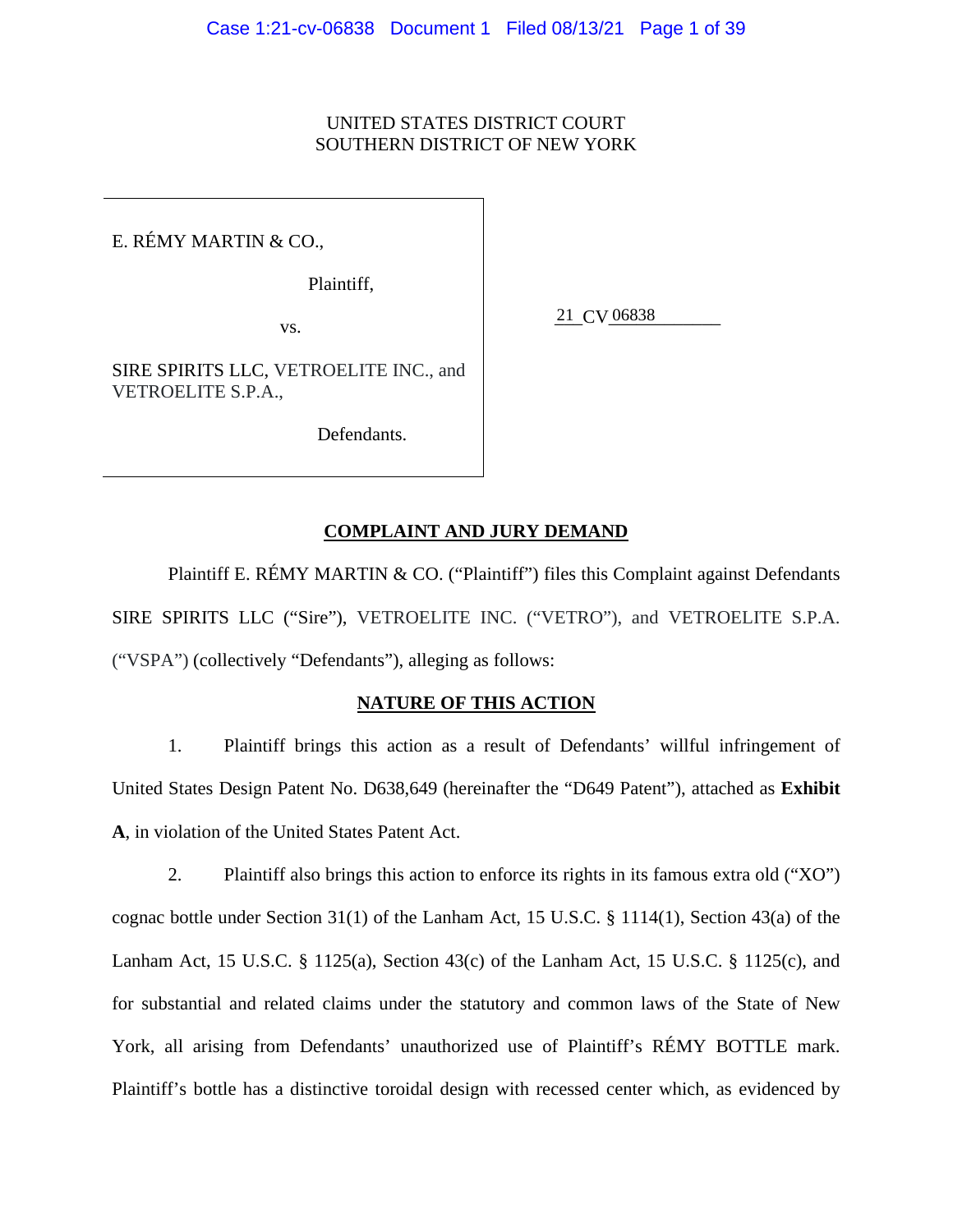#### Case 1:21-cv-06838 Document 1 Filed 08/13/21 Page 2 of 39

multiple U.S. trademark registrations covering the design, has come to be associated exclusively with Plaintiff. Through over three decades of use, millions of dollars in promotional expenditure and sales, unsolicited media attention and widely distributed photographs of multiple celebrities with its bottle, Plaintiff's bottle has not only acquired distinctiveness, but also fame.

3. Defendants have willfully and blatantly designed their bottle to unfairly capitalize on the goodwill and reputation that Plaintiff's bottle has achieved and to unabashedly profit from its bad faith infringement. Accordingly, Plaintiff seeks injunctive relief and monetary damages.

#### **PARTIES**

4. Plaintiff is a Société par actions simplifée organized under the laws of France, with an address of 20 rue de la Société, Vinicole, F-16100, Cognac, France.

5. Upon information and belief, Defendant Sire Spirits, LLC is a Delaware limited liability company with an established place of business at 399 Park Avenue, Suite 3600, New York, NY 10022.

6. Defendant VETRO is a New York Corporation with an established place of business at 115 W 30th St., RM 402, New York, NY 10001 USA.

7. Defendant VSPA is an Italian company with a place of business at Via  $I^0$  Maggio, 4, 31024 Ormelle (Treviso) Italy. Upon information and belief, Defendant VETRO is a United States subsidiary of Defendant VSPA and/or an alter ego of Defendant VSPA. Both VETRO and VSPA are controlled by Mr. Daniele Feletto. Mr. Feletto is the CEO of VETRO (as provided on the NYS Department of State Division of Corporations Entity Information) and he is also the Presidential and Commercial Manager of VSPA. *See* https://www.europeanbusiness.com/portraits/vetroelite-spa/wrapping-the-world-in-glass. Mr. Feletto's address listed on the NYS Department of State Division of Corporations is the same address as VETRO.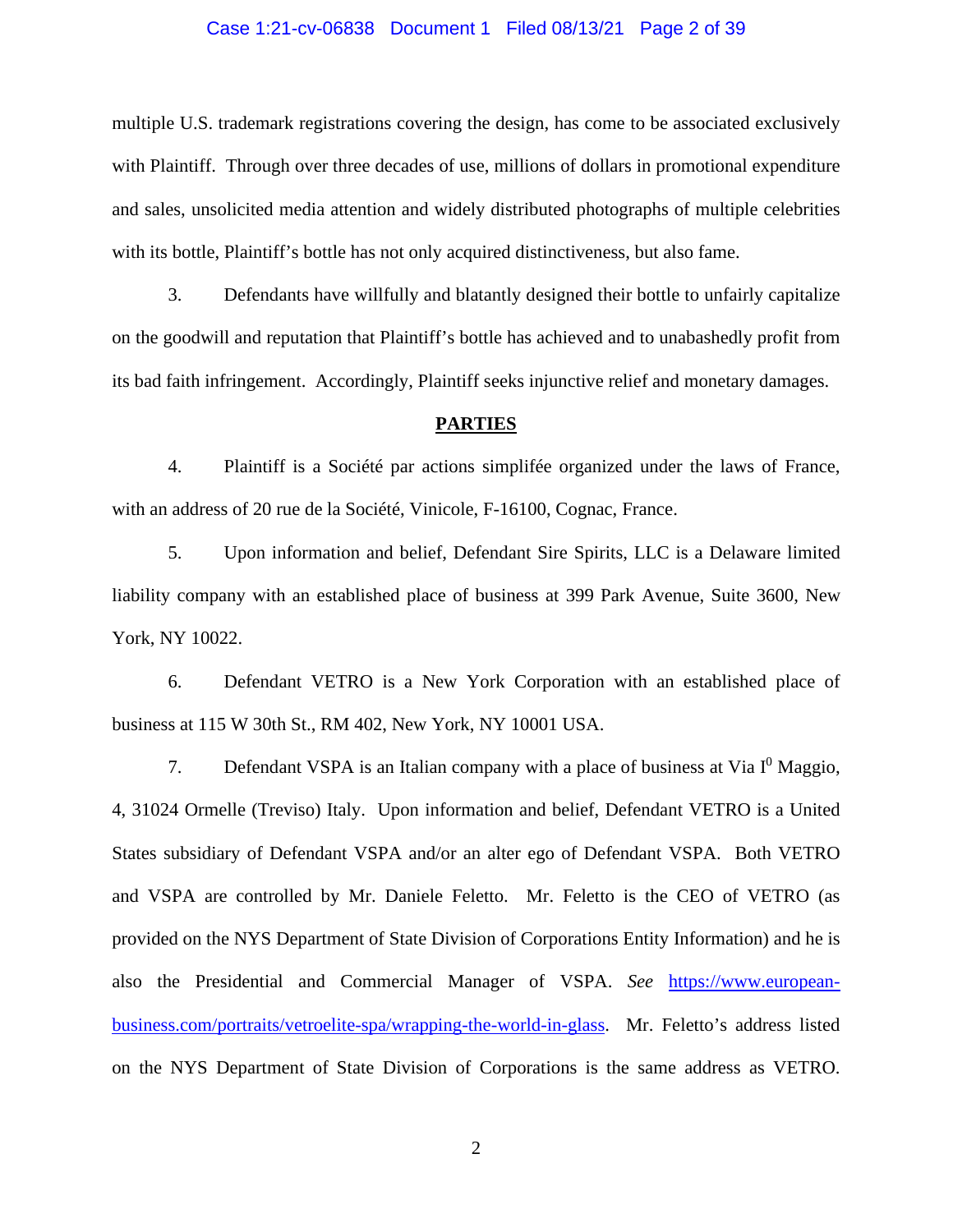Therefore, VSPA avails itself of this Judicial District by and through Mr. Felletto and VETRO as its commonly owned and controlled United States subsidiary. On information and belief, VSPA ships product into the United States for consignment, purchase, and/or resale by VETRO.

#### **JURISDICTION AND VENUE**

8. This is an action in which Plaintiff seeks injunctive relief and damages arising from the Defendants' infringement of the Patent Act, 35 U.S.C. § 100 *et seq.*, the Lanham Act, 15 U.S.C. §§ 1051 *et seq.*, and common law. Defendants' illegal acts have irreparably harmed the goodwill and reputation of Plaintiff and have caused Plaintiff significant damage.

9. This Court has jurisdiction over the subject matter of this action pursuant to 15 U.S.C. § 1121 and 28 U.S.C. §§ 1331 and 1338(a), as this action involves federal questions regarding the Defendants' violations of federal law, including the Patent Act and the Lanham Act.

10. This Court has both general and specific jurisdiction over Sire, VETRO, and VSPA because each of Sire, VETRO, VSPA has committed acts within this District giving rise to this action and has established minimum contacts with this forum such that the exercise of jurisdiction over each of the named Defendants would not offend traditional notions of fair play and substantial justice.

11. Defendant Sire has committed and continues to commit acts of patent infringement and trademark infringement in this District, by, among other things, manufacturing, using, offering for sale, and selling infringing XO cognac bottles which copy patented and registered trade dress features of Plaintiff's proprietary cognac bottles and trade on Plaintiff's goodwill and fame.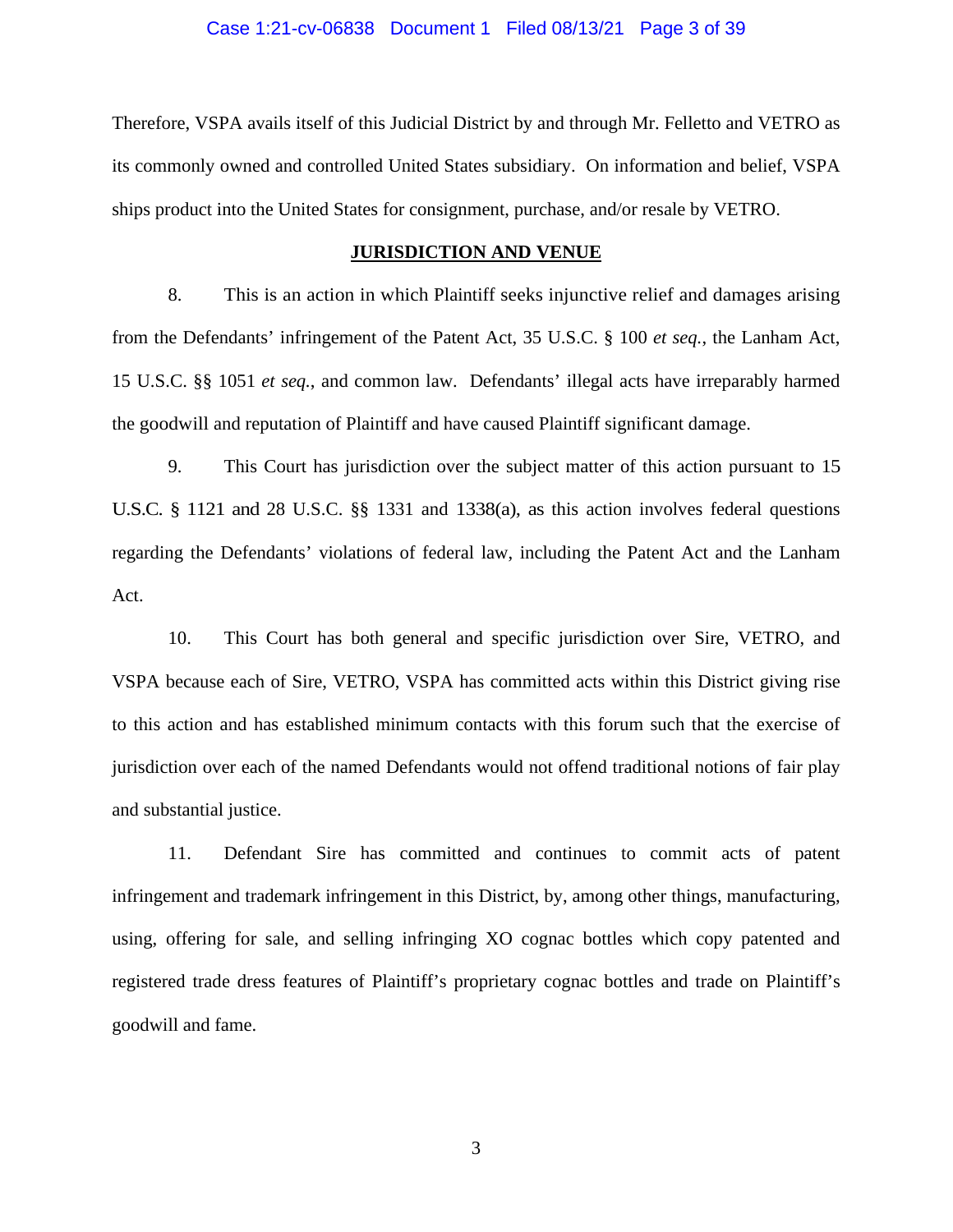### Case 1:21-cv-06838 Document 1 Filed 08/13/21 Page 4 of 39

12. Defendant VSPA has committed and continues to commit acts of patent infringement and contributory trademark infringement in this District by and through its New York corporate subsidiary, VETRO, by, upon information and belief, among other things, manufacturing, using, offering for sale, and selling infringing XO cognac bottles which copy patented and trade dress features of Plaintiff's proprietary cognac bottles and trade on Plaintiff's goodwill and fame. VSPA and/or VETRO engage in such infringing conduct through or in conjunction with Defendant Sire in this judicial district.

13. Venue is proper as to the Lanham Act and common law claims in this district pursuant to 28 U.S.C. § 1391(b) because a substantial part of the events or omissions giving rise to this action occurred in this district.

14. Venue is proper as to the Patent Act claim in this district pursuant to 28 U.S.C. § 1400(b) because Defendant Sire maintains a regular and established place of business in this district and committed acts of infringement in this District.

15. Venue is proper as to the Patent Act claim in this district pursuant to 28 U.S.C. § 1400(b) because Defendant VETRO maintains a regular and established place of business in this district and committed acts of infringement in this District.

16. Venue is proper as to the Patent Act claim in this district pursuant to 28 U.S.C. § 1391(c)(3) because Defendant VSPA is located in Italy. *In re HTC Corp.*, 889 F.3d 1349, 1360 (Fed. Cir. 2018) ("a defendant not resident in the United States may be sued in any judicial district"). Furthermore, the controlling force behind Defendant VSPA, Mr. Feletto, has stated on the NYS Department of State Division of Corporations Entity Information that he can be found at 115 W 30th St., RM 402, New York, NY 10001 USA, which is located in this Judicial District.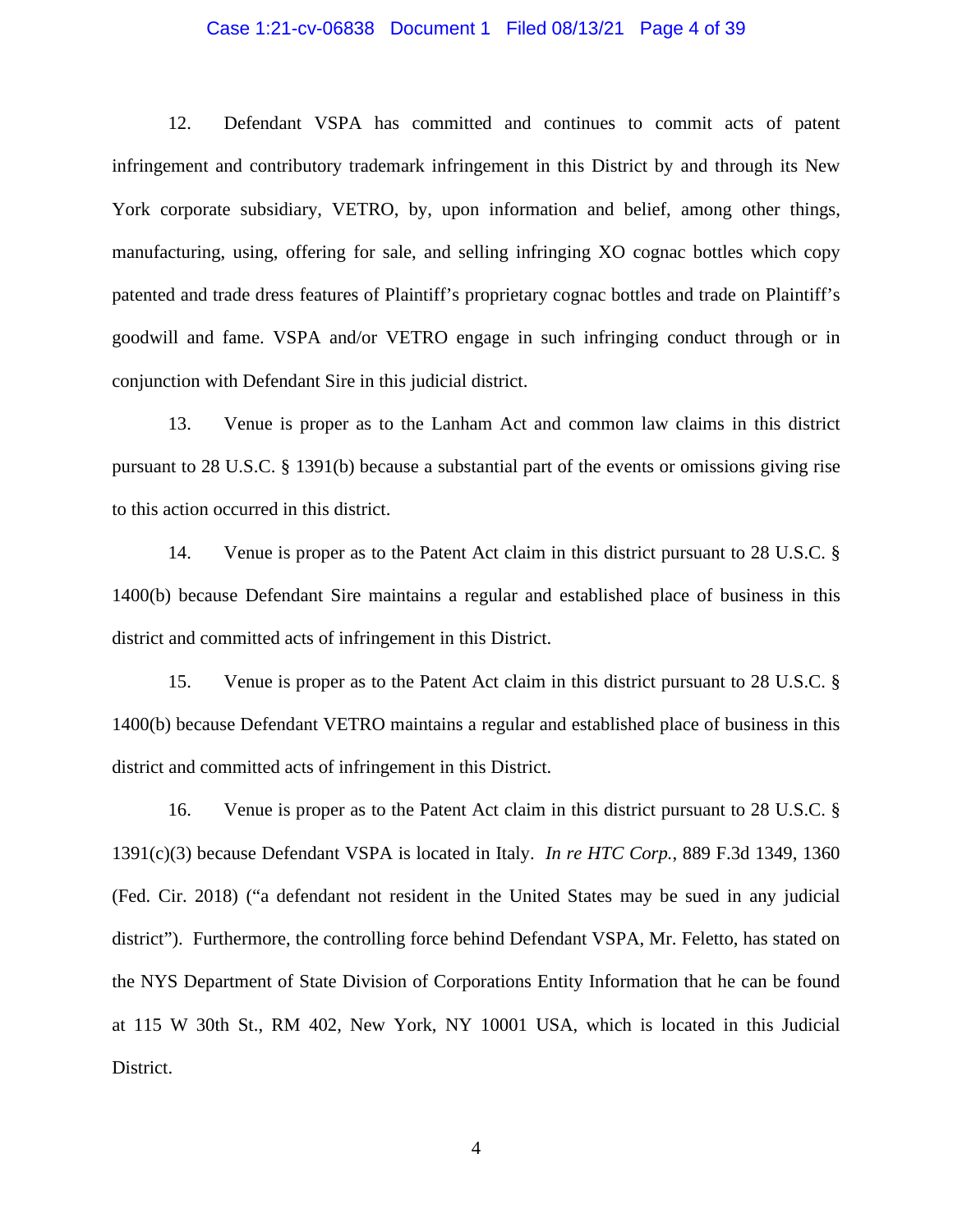## **FACTUAL BACKGROUND**

# **History of the RÉMY XO BOTTLE and Associated Patents and Trademarks**

17. The Plaintiff's XO cognac is one of the most famous, prestigious, and prominent of the cognac brands produced in Cognac, France. In 1981, Cellar Master André Giraud set out to create an XO cognac (one aged at least ten years) that would be among the very best Cognac Fine Champagne. RÉMY MARTIN XO COGNAC was the result, coming exclusively from the highest-quality vineyards of Cognac, the Grande Champagne, and Petite Champagne. Such origins offer exceptional aging potential and put the product in the class of Cognac Fine Champagne.

18. From the inception of its sales, Plaintiff's XO cognac has been sold in a unique, toroidal shaped bottle (the "RÉMY BOTTLE"). A timeline dating from 1985 showing the bottle shapes introduced by Plaintiff in the United States is set forth below—all have the unique toroidal shape.



19. A closer look at the current RÉMY BOTTLE is below: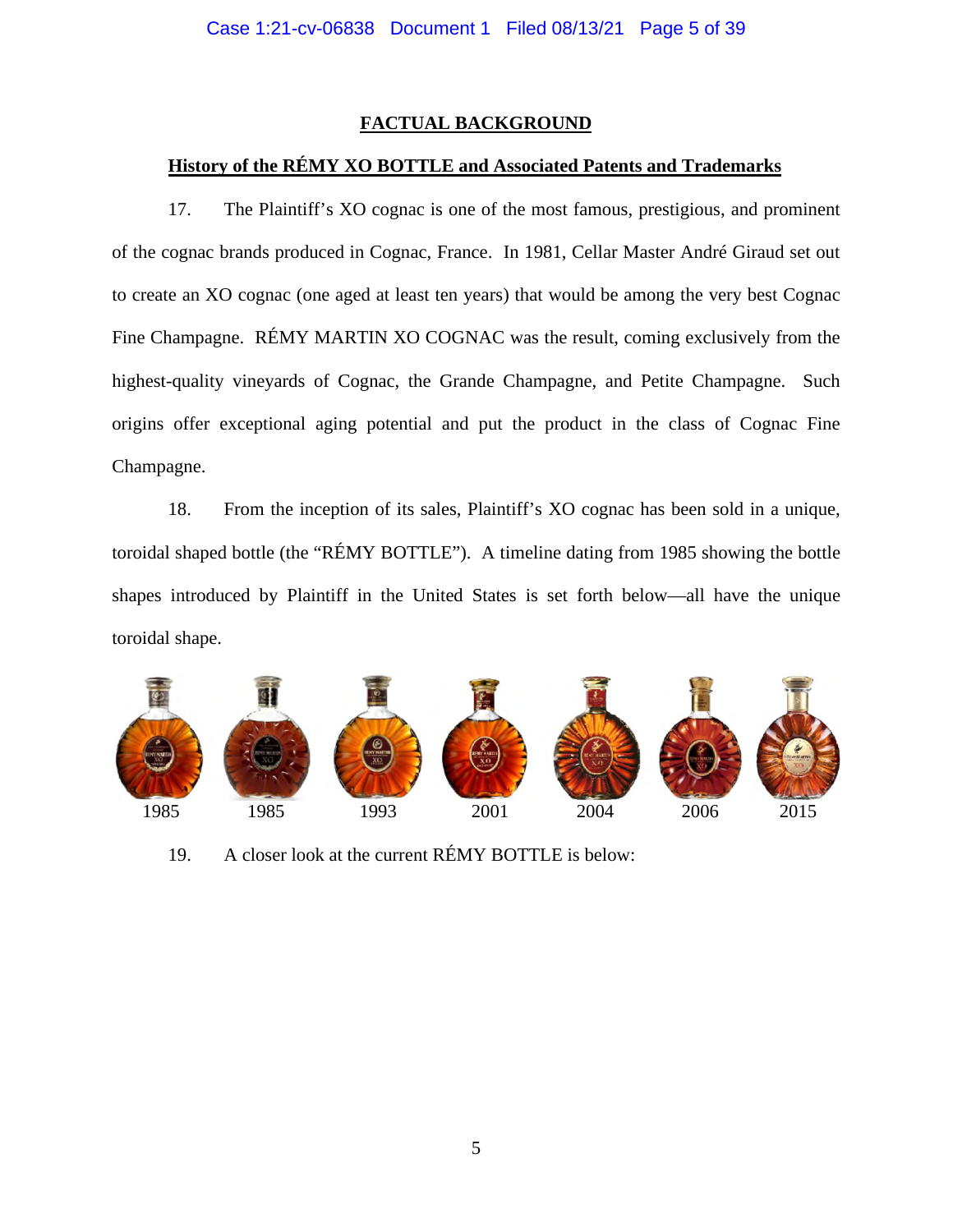

20. Since the commencement of sales of Plaintiff's XO cognac in the RÉMY BOTTLE, Plaintiff has vigorously protected the famous RÉMY BOTTLE.

21. Specifically, Plaintiff is the owner of multiple U.S. trademark registrations for the RÉMY BOTTLE.

22. Plaintiff's oldest registration for a mark in issue in this litigation is the valid, incontestable trademark registration, U.S. Registration No. 1,385,396, which issued on March 4, 1986 for the RÉMY BOTTLE in the following form:



23. A true and correct copy of the registration certificate for U.S. Registration No. 1,385,396 is attached hereto as **Exhibit B**.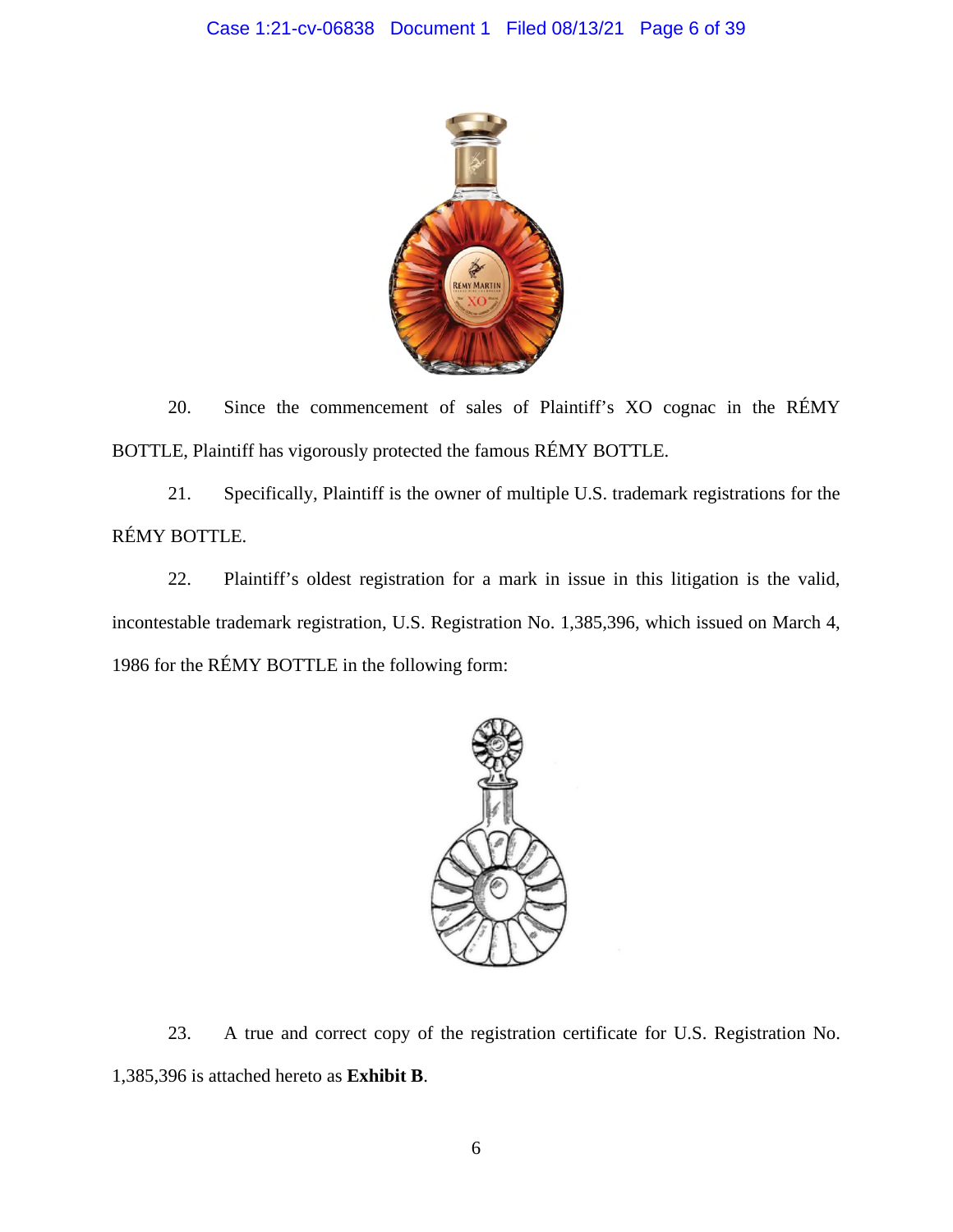# Case 1:21-cv-06838 Document 1 Filed 08/13/21 Page 7 of 39

24. Plaintiff is also the owner of valid, incontestable trademark registrations for the following marks:

| <b>Mark</b> | <b>U.S. Registration No.</b> | Date of Issuance  |
|-------------|------------------------------|-------------------|
|             | 2,068,531                    | June 10, 1997     |
|             | 3,436,246                    | May 27, 2008      |
| REMY MARTIN | 5,337,465                    | November 21, 2017 |

25. True and correct copies of the registration certificate for U.S. Registration Nos. 2,068,531, 3,436,246, and 5,337,465 are attached hereto as **Exhibits C, D,** and **E**, respectively.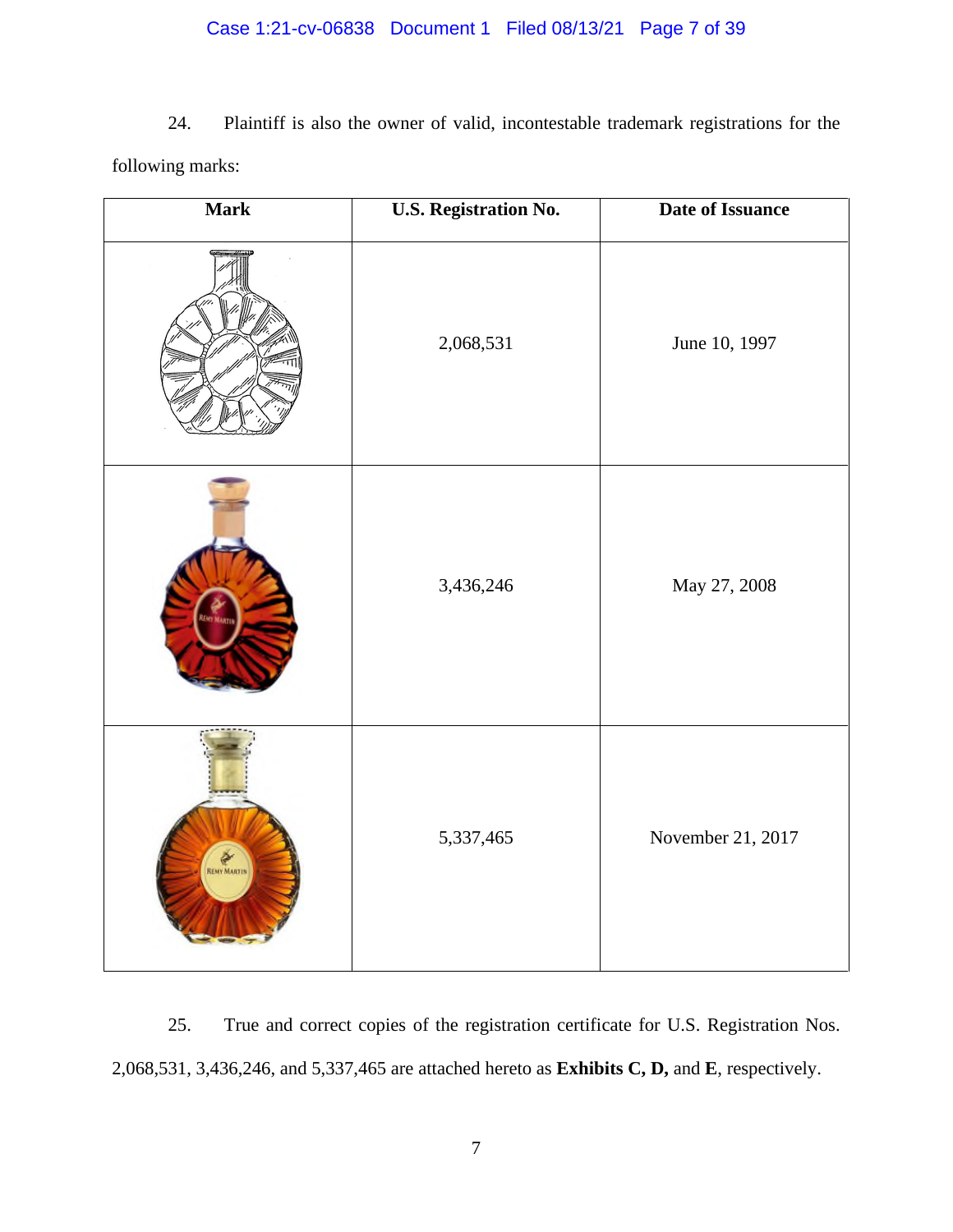#### Case 1:21-cv-06838 Document 1 Filed 08/13/21 Page 8 of 39

26. The trademark registrations for the RÉMY BOTTLE shown above are in full force and effect.

# **The Market Dominance of the RÉMY BOTTLE**

27. Plaintiff promotes its famous RÉMY BOTTLE prominently in connection with the sales of its XO cognac.

28. Plaintiff's RÉMY BOTTLE has achieved recognition nationally as a result of the dominant position of Plaintiff's XO cognac in the marketplace. Specifically, Plaintiff's XO cognac sold in the RÉMY BOTTLE occupies second place in market share in the XO cognac market, with one quarter of the total sales in the US market.

29. For the past five years alone, the Plaintiff's XO cognac sold in the RÉMY BOTTLE has resulted in sales of nearly 73 million dollars.

30. Plaintiff's closest competitor in the XO cognac market is Hennesy XO, which has its own distinctive bottle shape.

31. In the relevant market, bottle shapes are used to distinguish products from each other and to cultivate consumer recognition and identification of the bottle shape with a particular producer.

32. According to a report by the National Alcohol Beverage Control Association, the total category volume breakdown of the XO cognac market in the United States is as follows:

| <b>XO Cognac Brands</b> | <b>Market Share</b> |
|-------------------------|---------------------|
| Hennessy XO:            | 65%                 |
| Rémy Martin XO:         | 25%                 |
| Courvoisier XO:         | 6%                  |
| Martell XO:             | 2%                  |
| Other:                  | 2%                  |

33. According to an Annual Brands Report by Drinks International, Plaintiff's XO cognac sold in the RÉMY BOTTLE is currently the second best-selling cognac worldwide, and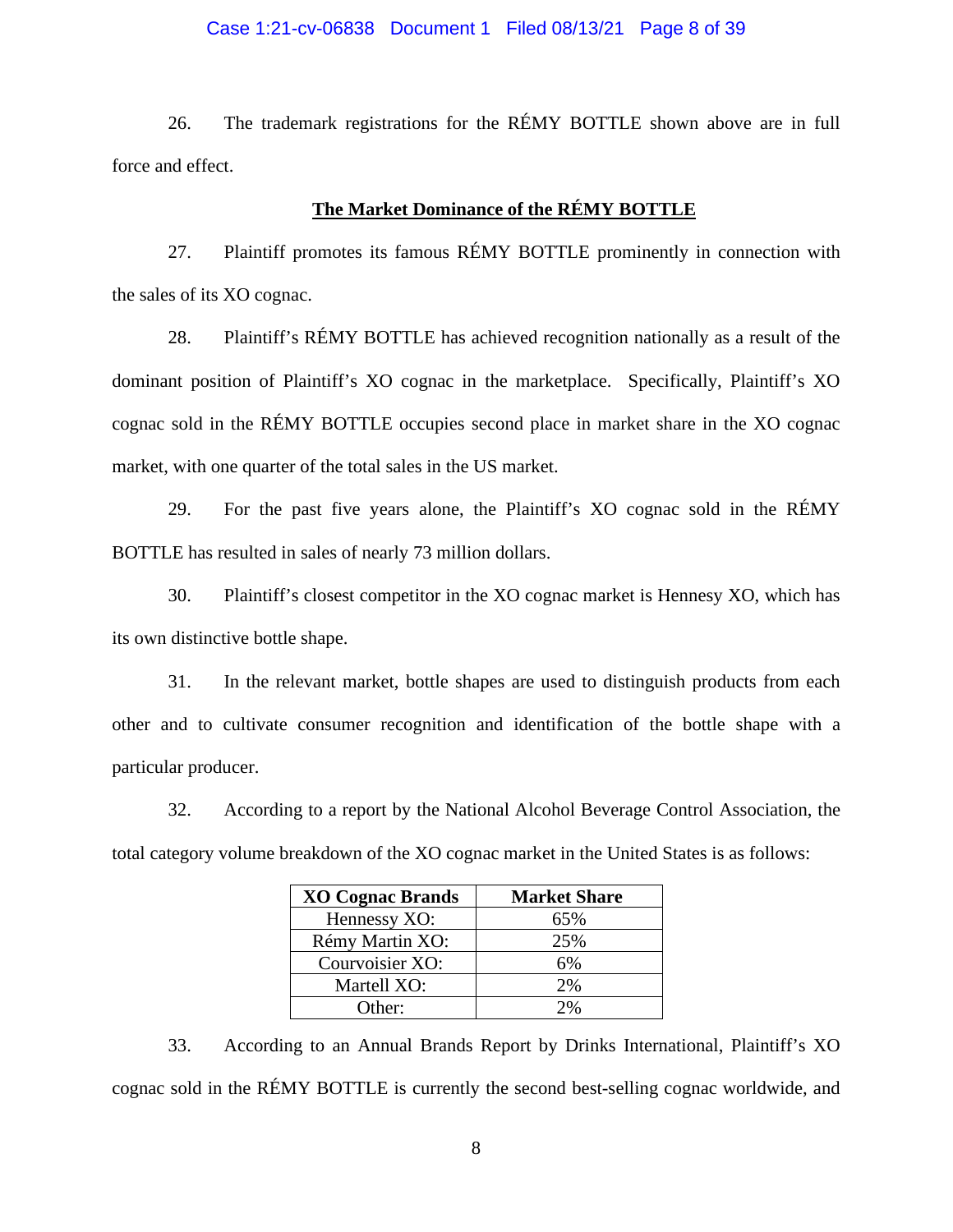#### Case 1:21-cv-06838 Document 1 Filed 08/13/21 Page 9 of 39

the top-trending cognac worldwide. The cover, table of contents, and relevant page of the Annual Brands Report is appended hereto as **Exhibit F**.

34. As a result of the long and continued use of the RÉMY BOTTLE, and as evidenced by its dominant market position, Plaintiff is one of the premier manufacturers of XO cognac and its RÉMY BOTTLE has come to represent high quality, integrity, authenticity, and goodwill not only in the United States but around the world and is associated exclusively with Plaintiff.

# **The Fame of the RÉMY BOTTLE**

35. The RÉMY BOTTLE is famous in the United States, and indeed, throughout the world, as a result of the extensive advertising, promotion, and sales over the past thirty-five years.

36. Plaintiff has advertised its XO cognac in the RÉMY BOTTLE through, among other things, outdoor signage, including billboards and digital displays, promotions and advertising on television, streaming platforms and in print; digital marketing on numerous channels, including search and social media platforms; and its own website (www.remymartin.com); and social media channels. Examples of these advertisements are appended hereto as **Exhibit G.**

37. Plaintiff prominently features the RÉMY BOTTLE on its Facebook page (@RémyMartinUSA) where it has over 2.6 million followers.

38. In the past five years alone, Plaintiff has spent over 15 million dollars promoting the XO cognac sold in the RÉMY BOTTLE.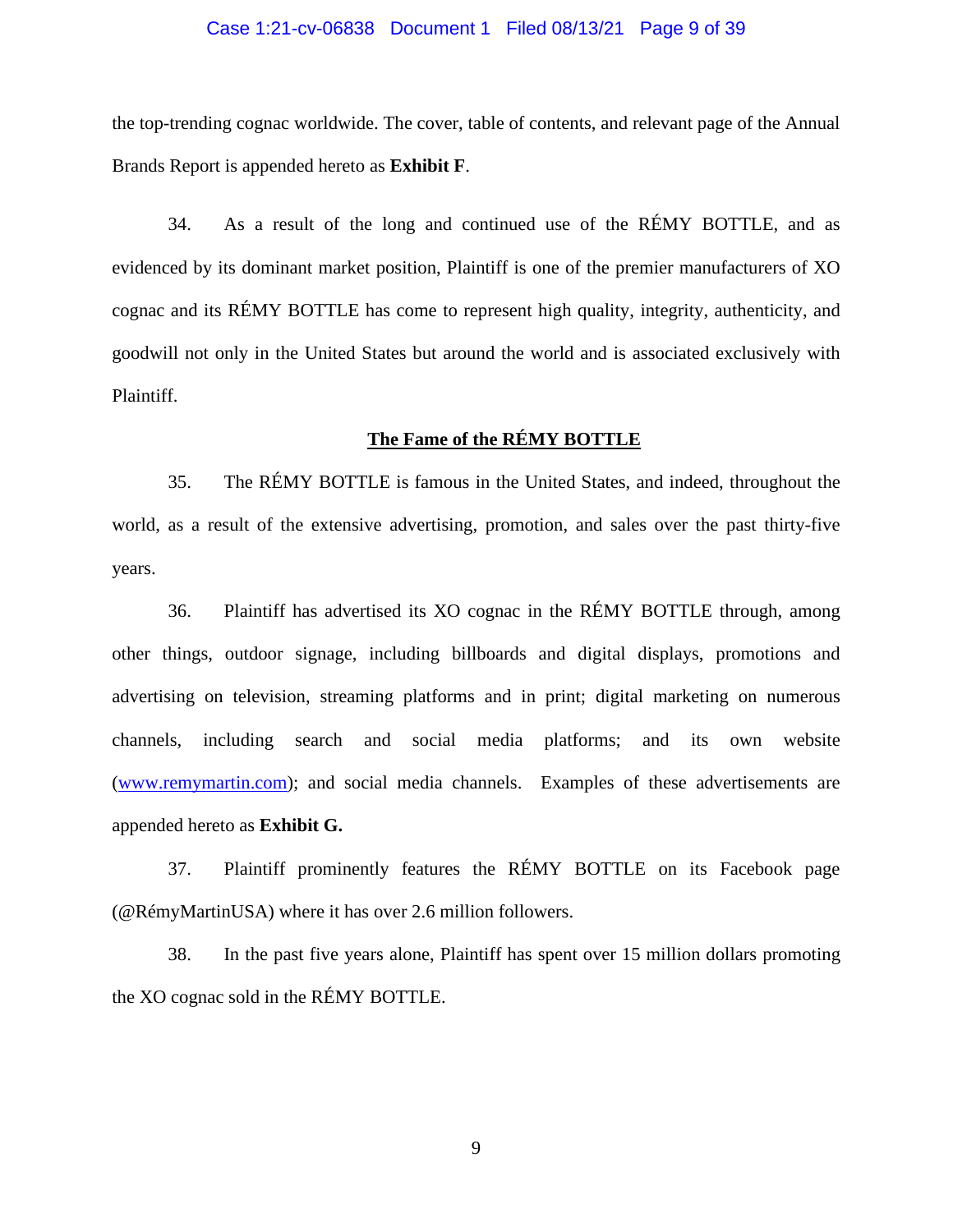#### Case 1:21-cv-06838 Document 1 Filed 08/13/21 Page 10 of 39

39. Such promotion has resulted in nearly 900 million impressions (the number of times a consumer encounters the advertisement that appears in print, on billboard or digital displays, or on a consumer's television, computer, tablet, phone, or other device).

40. As further evidence of Plaintiff's fame and superior brand recognition as a result of its RÉMY BOTTLE, Plaintiff regularly receives unsolicited editorial coverage in various media sources across the United States. Examples of such coverage are appended hereto as **Exhibit H.**

41. The volume and frequency of the appearance of the RÉMY BOTTLE in a wide array of media publications demonstrate the worldwide recognition of the iconic RÉMY BOTTLE. **Exhibits G** and **H** include press clippings showing the variety of publications and media channels featuring the RÉMY BOTTLE, including *Esquire, Forbes, Town and Country, The Wall Street Journal, The New York Times*, and *CNBC.com*.

42. The XO cognac sold in the RÉMY BOTTLE has received a number of awards. In 2010, it won a Gold medal at the 2010 Spirits Business Cognac Masters and Gold medals in 2014 and 2020 at the San Francisco World Spirit Competition. In 2010, 2011, 2015, and 2017, the XO cognac sold in the RÉMY BOTTLE won Silver Awards at the International Wine & Spirit Competition. In the past five years it has garnered five silver medals and one gold medal at the International Wine & Spirits Contest. In 2020, the XO cognac sold in the RÉMY BOTTLE received a gold medal at the San Francisco World Spirit Competition, a silver medal at the International Wine & Spirit Competition, and a silver medal at the International Spirit Challenge.

43. Plaintiff has formed partnerships with many brands and celebrities, including Jermaine Dupri, who, in 2018, was inducted into the Songwriters Hall of Fame and who has co-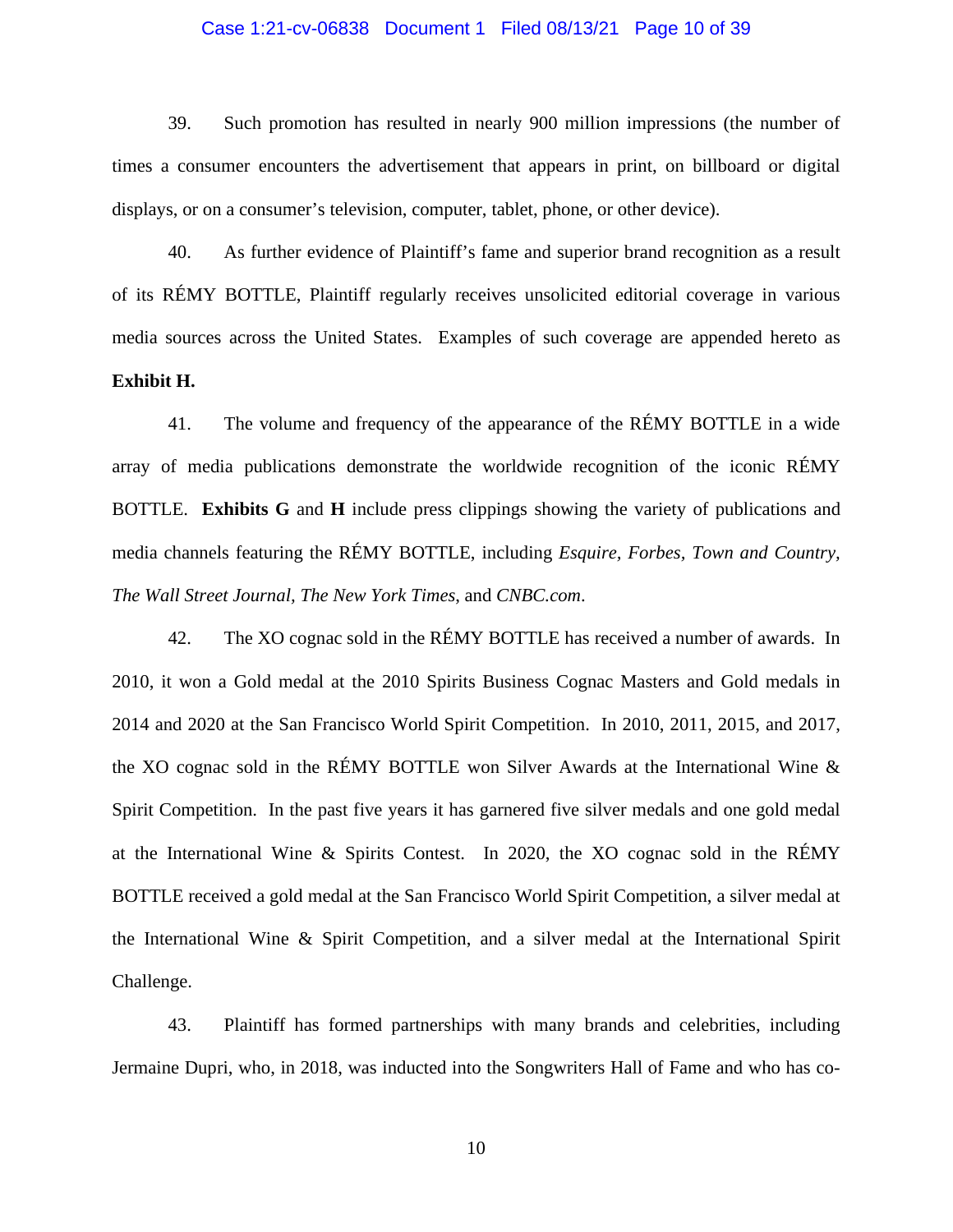### Case 1:21-cv-06838 Document 1 Filed 08/13/21 Page 11 of 39

written multiple number one rap and pop singles and produced multiple platinum albums; Danielle Chang, an author, cooking show host, and promoter of Asian American food and culture; Boi-1da, a prolific and award-winning songwriter and record producer who has collaborated with Drake, Rihanna, and Nicki Minaj; and Jackie Cruz, an actress, singer, and model who starred in the top television series *Orange is the New Black.* These high-profile relationships have brought additional attention to, and contributed to the fame of, the RÉMY BOTTLE.

44. Celebrities have been featured with the RÉMY BOTTLE in unsolicited media. For example, the internationally renowned model Bella Hadid and her boyfriend, the Grammy Award winning musical artist, The Weeknd, have been captured together by paparazzi with the RÉMY BOTTLE. Other celebrities who have garnered national attention and fame for the RÉMY BOTTLE include four-time NBA Champion and one of the greatest basket players of all time Lebron James; two-time NBA Champion Chris Bosch; Grammy Award winning and Primetime Emmy Award winning stand-up comedian, actor and producer Kevin Hart; race car driver Lewis Hamilton, who also raps under the pseudonym XNDA; the actress Bai Ling, known for her work on film and television, including the top television series *Entourage* and *Lost;* and rapper and producer Boi-1da who has produced albums for Drake, Rihanna, Eminem, Jay-Z, and Nicki Manaj, among others. Unsolicited photographs of these celebrities with the RÉMY BOTTLE are appended hereto as **Exhibit I.**

45. The RÉMY BOTTLE has also been featured in the music video for the song *Solita* performed by musical artists Ozuna, Bad Bunny Wisin, and Almighty. This music video has received over 565 million views on YouTube since it was posted in January 2018. A screenshot of the music video prominently featuring the RÉMY BOTTLE is shown below: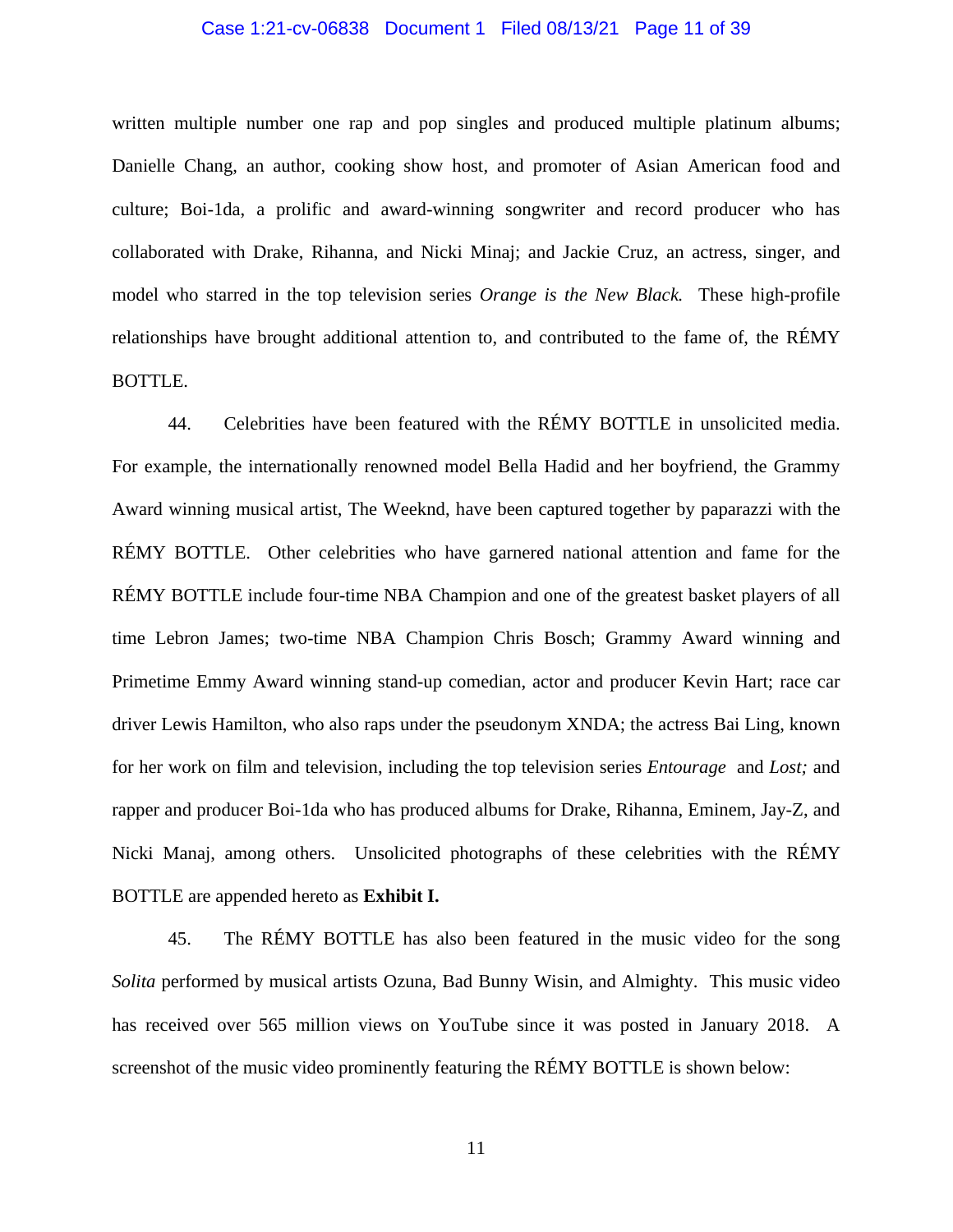

*See* https://www.youtube.com/watch?v=j-sz8M8gc6U*.*

46. Further evidencing the fame of the brand and by association its distinctive bottle, Rémy Martin XO is also featured in the lyrics of the song *Cognac* released in 2018 by blues legend Buddy Guy and featuring Keith Richards and Jeff Beck.

"Come on Keith, help yourself Rémy Martin XO I'm only playin' what I know Come on in here, Beck Stretch you neck and drink this XO with me Let me tell you 'bout this woman: when she'd get tight Give a double shot of Rémy Martin XO Bet you'll watch it rocket rise Talkin' 'bout Cognac XO Cognac that is And it goes right to your head Yes is do How well do I know"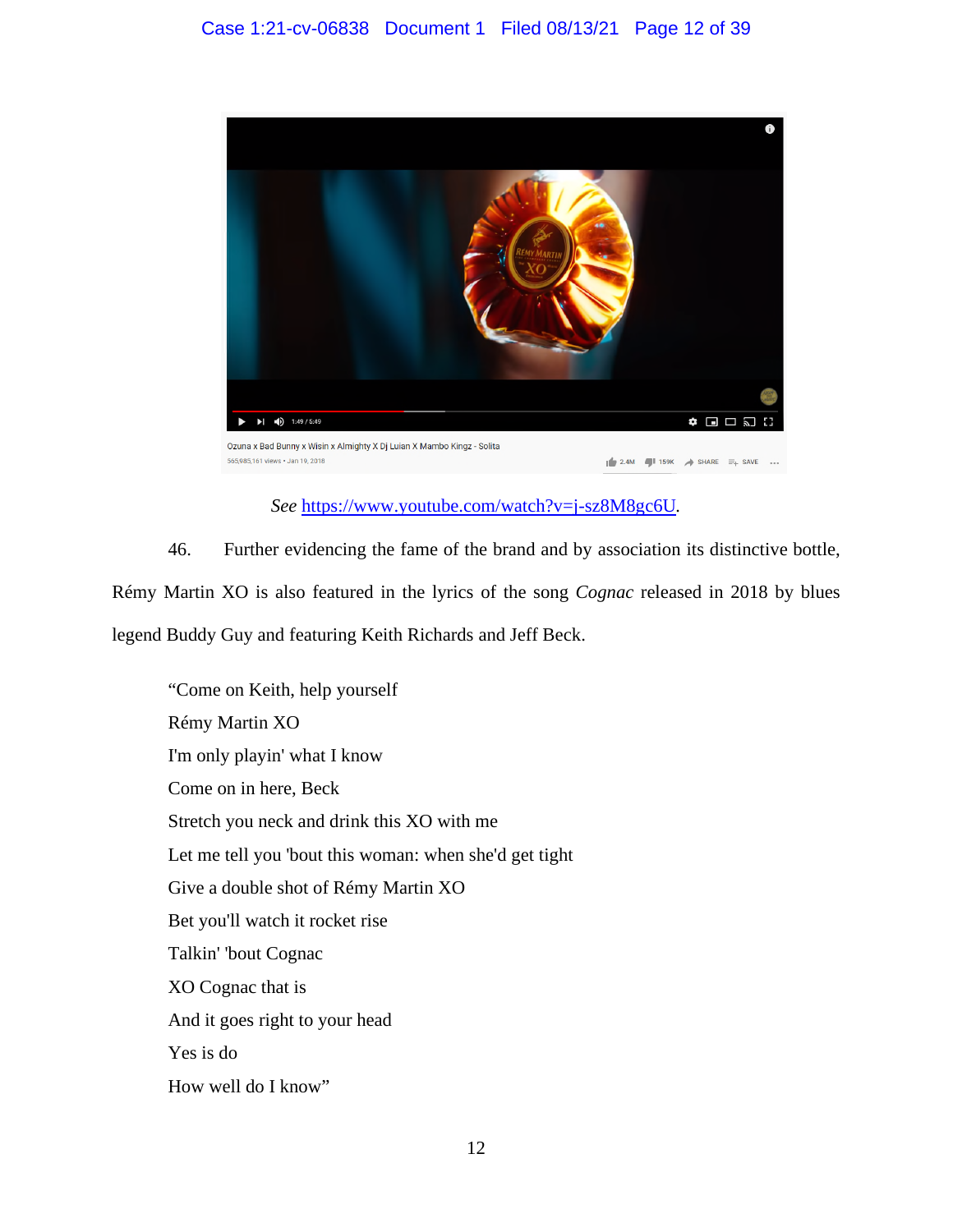#### Case 1:21-cv-06838 Document 1 Filed 08/13/21 Page 13 of 39

47. As a result of Plaintiff's expenditure of millions of dollars to promote its XO cognac in the RÉMY BOTTLE and the success it has enjoyed as evidenced by the millions of dollars in sales of the product in the United States, the RÉMY BOTTLE is distinctive, has become well known, and, indeed, famous, to the trade and members of the purchasing public, and has established substantial goodwill such that the public associates and identifies the XO cognac sold in the RÉMY BOTTLE with a single source of origin.

#### **Revolutionary Rémy Design**

48. On July 23, 2010, Sébastien Servaire invented a one-of-a-kind bottle design for Centaure de Diamant (the "DIAMANT BOTTLE") cognac. Plaintiff filed for patent protection via the European Union Intellectual Property Office and registered this design as EM 001735457-0001 (the "EU Design").

49. According to Plaintiff, the Centaure de Diamant was created by Cellar Master Pierrette Trichet to contain the most elegant eaux-de-vie from Rémy Martin's precious reserves, making it "the jewel of the Fine Champagne." Servaire's bottle served as the unique container for this unique cognac. The USPTO agreed that the DIAMANT BOTTLE was unique and issued U.S. Design Patent No. 638,649 to Plaintiff on May 31, 2011 (the "D649 Patent"):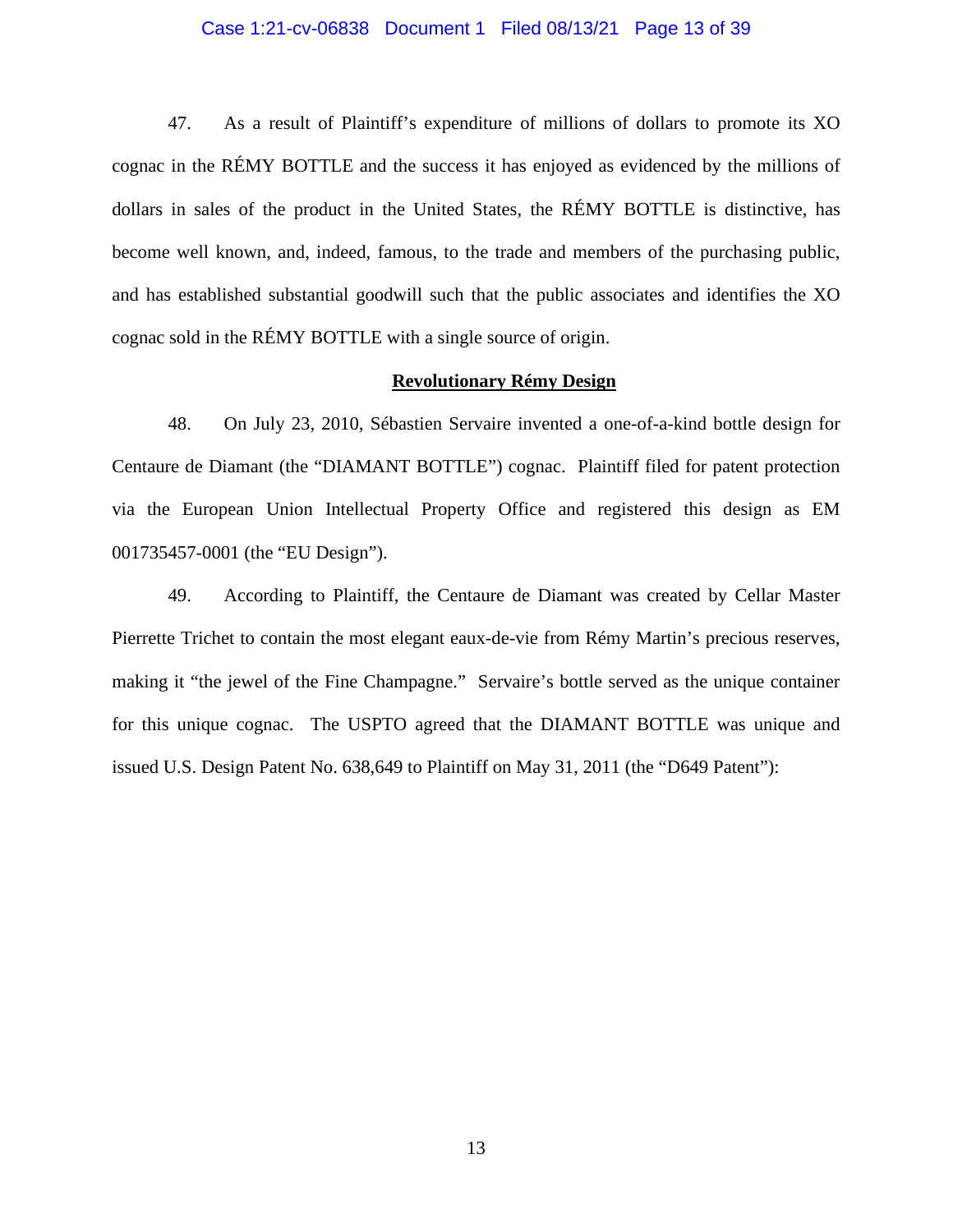#### Case 1:21-cv-06838 Document 1 Filed 08/13/21 Page 14 of 39



50. The DIAMANT BOTTLE is notable for its circular array of raised flat and angled quadrilateral and triangular facets arranged about a toroidal (wheel-like) body which converge towards one another to meet at a recessed, flat, centrally located circular surface. The neck of the DIAMANT BOTTLE is a short cylinder that extends from the top of the toroidal body while a flat ovular bottom is located below that toroidal body.

51. The DIAMANT BOTTLE was offered for sale in the United States in and around 2013, and can be purchased through online distributors, such as, for example, OnShoreCellars.com (https://onshorecellars.com/products/remy-martin-centaure-de-diamant, last visited August 10, 2021), Dream Works Duty Free (https://www.dreamworksdutyfree.com/product/remy-martin-centaure-de-diamant-70cl/, last visited August 10, 2021), and Wine Style (https://winestyleonline.com/products/Remy-Martin-Centaure-de-Diamant-gift-box.html, last visited August 10, 2021).

52. The DIAMANT BOTTLE is associated with extremely high-quality cognac products and has garnered Plaintiff numerous awards, including a Tasting Gold Award, Best in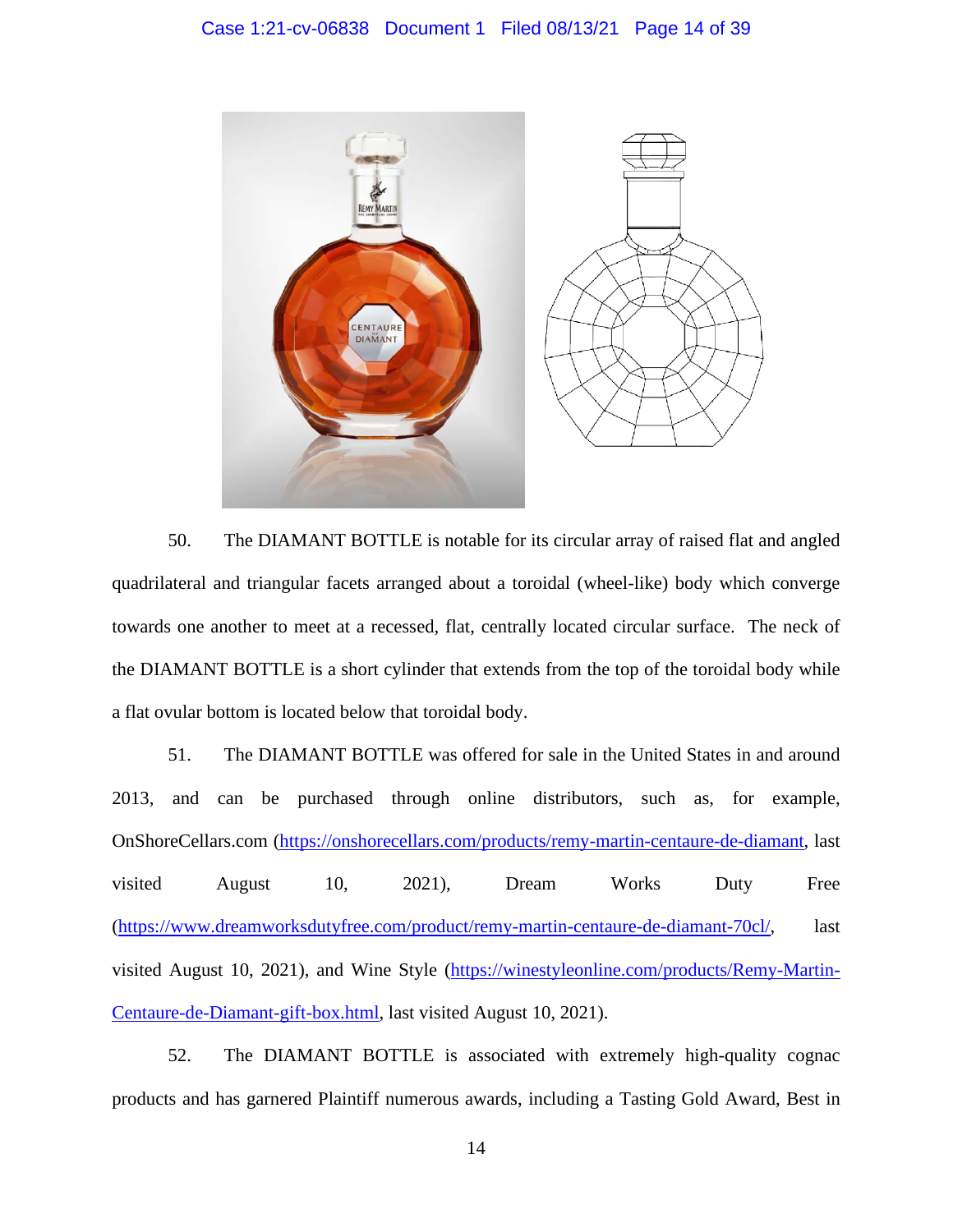Class, at the 2011 International Wine and Spirit Competition as well as a gold medal at the 2013 International Wine and Spirit Competition.

### **Defendants' Wrongful Conduct**

53. On December 17, 2019, Curtis J. Jackson III ("Jackson") filed a design patent application entitled "Beverage Bottle," an illustration of which is provided below:



See **Exhibit J** at 3 (copy of U.S. Design Patent Application No. 29/717,437 to Curtis J. Jackson III) (the "Branson Design Application").

54. Upon information and belief, Jackson is a principal of Defendant Sire.

55. Jackson asserted in the Branson Design Application that he "invented" the above design and that it was "new" and "original." *Id.* at 1.

56. Between December 2019 and February 2020, Defendant Sire instructed Defendants VETRO and VSPA to manufacture a cognac bottle in accordance with the drawing shown in the Branson Design Application and one or more of these Defendants either individually or in combination transported, distributed, advertised, marketed, offered for sale, and/or sold cognac in their own bottle under the "Branson" brand name, as shown below: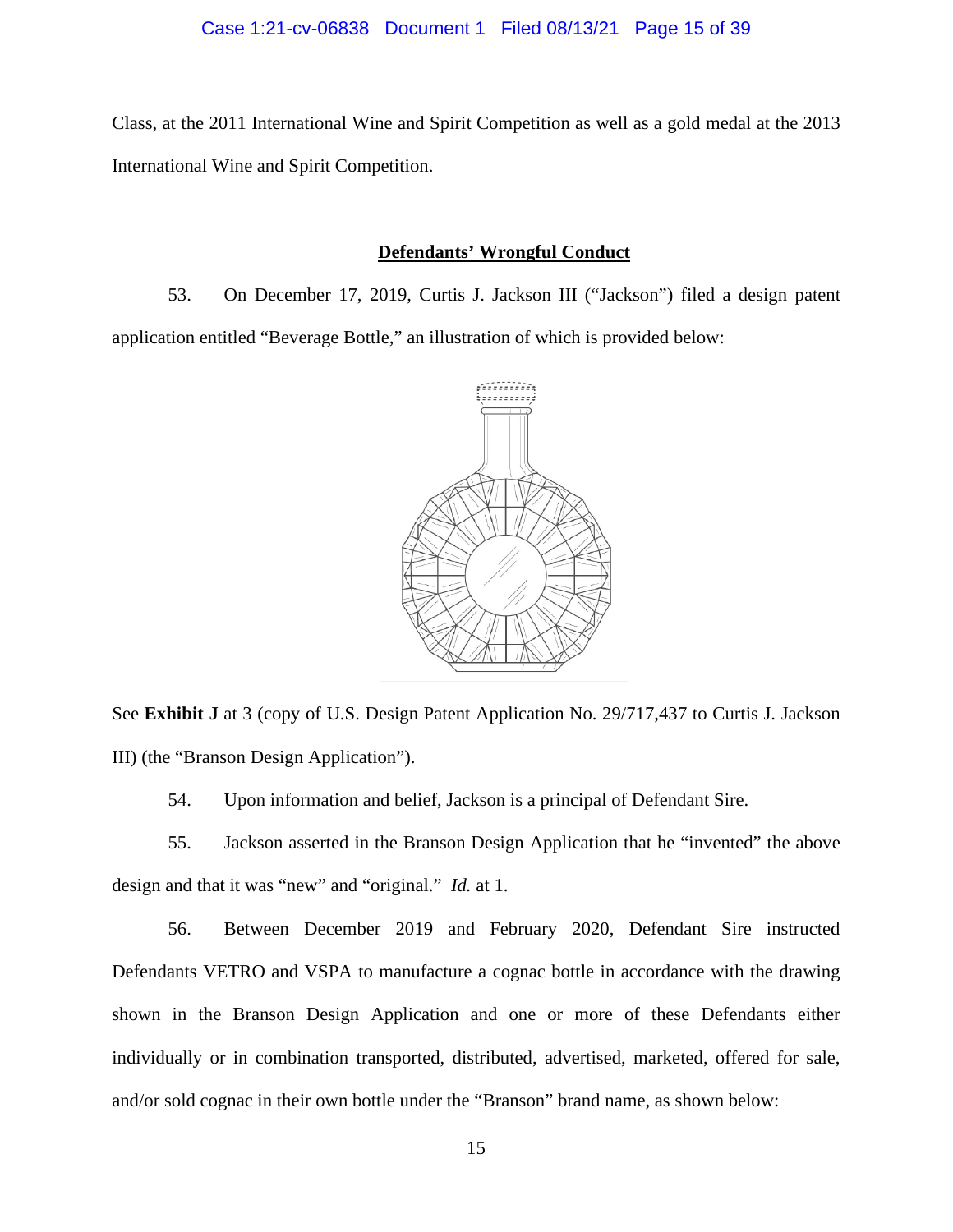

The above-pictured product, as well as any reference to "Branson" as a brand or bottle design, is hereafter referred to as the "INFRINGING BRANSON BOTTLE."

57. On or about February 6, 2020, Defendant Sire applied to the U.S. Trademark Office to register a trademark covering the product design of the INFRINGING BRANSON BOTTLE.

58. The U.S. trademark application for the design of the INFRINGING BRANSON BOTTLE was assigned Serial Number 88/788,224 (the "Sire Trademark Application").

59. During prosecution of the Sire Trademark Application, Defendant Sire agreed that the following language properly described the INFRINGING BRANSON BOTTLE:

The mark consists of a three-dimensional product packaging design comprised of a clear bottle that has an *overall circular, wheel-like shape, with most of its surface area containing raised flat and angled quadrilateral and triangular facets.* However, *the center of this wheel-like shape is a recessed, flat circle, having no facets* and containing within it a gold circle that, in turn, contains a gold, stylized letter "B". Also, *the bottom of the clear bottle design is flattened into an oval shape, and from the center and top of the clear bottle design arises a short, cylindrical neck*. The matter shown in dotted lines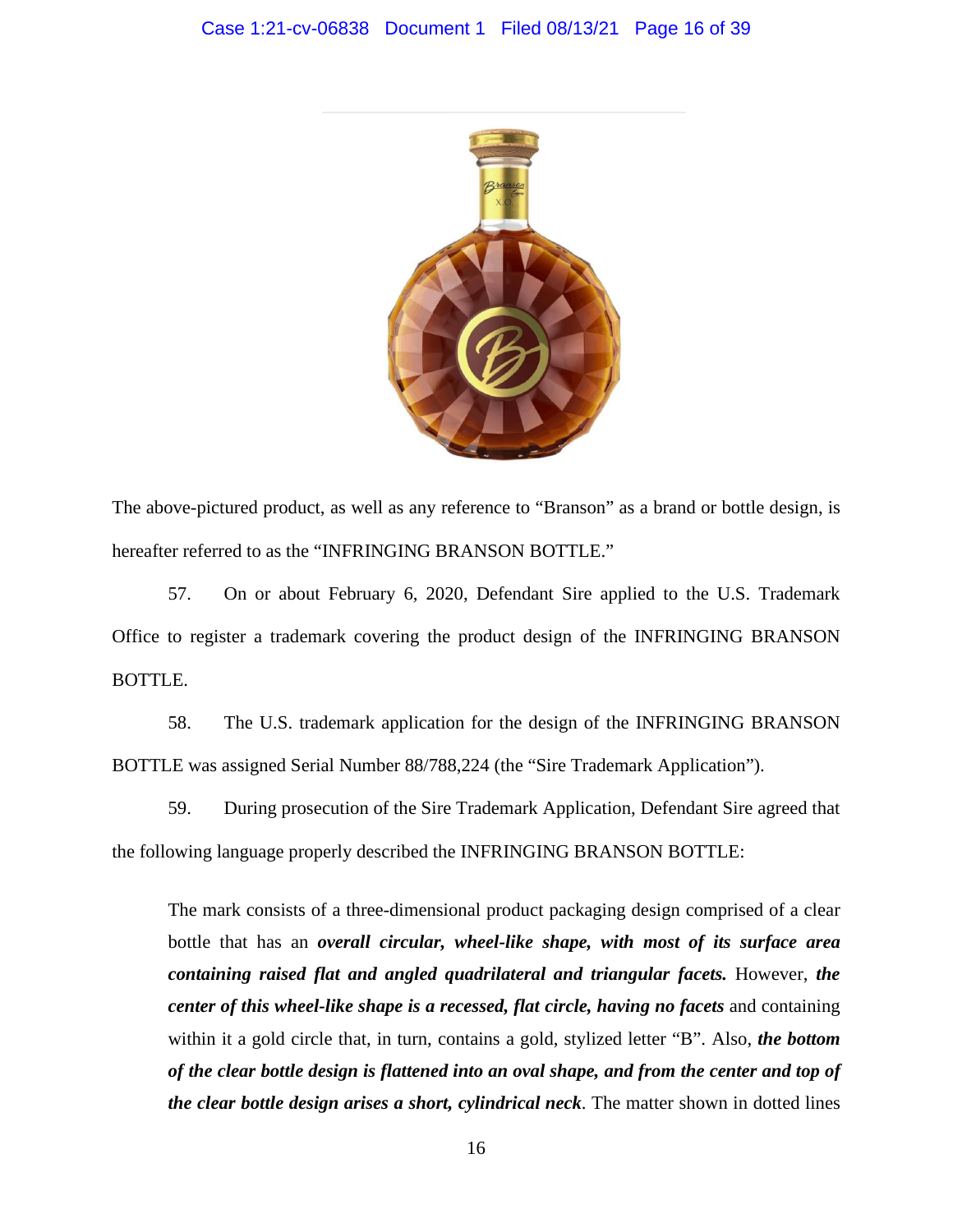#### Case 1:21-cv-06838 Document 1 Filed 08/13/21 Page 17 of 39

is not claimed as a feature of the mark, but serves only to show the position of the mark with respect to the bottle as a whole. Likewise, the amber and brown liquid shown inside the bottle is not claimed as a feature of the mark and serves only to show the placement of the mark on the goods.

**Exhibit K** at 2 (Sept. 8, 2020 Response to Office Action on behalf of Defendant Sire) (emphasis added).

60. In that same September 8, 2020 Response to Office Action, Defendant Sire represented that the INFRINGING BRANSON BOTTLE "was custom designed by Curtis Jackson." *Id.* at 1-2. Defendant Sire also wrote, "[t]he bottles are manufactured by a high-quality glass designer in Italy, Vetroelite." *Id.* at 2.

61. On information and belief, Defendant Sire made the aforementioned representations with knowledge or with willful blindness of RÉMY's iconic toroidal-shaped cognac bottle and brand.

62. On information and belief, Defendant Sire made the aforementioned representations with knowledge or with willful blindness of the D649 Patent.

63. On information and belief, Defendant Sire made the aforementioned representations with knowledge or with willful blindness of the trademark registrations covering the RÉMY BOTTLE.

64. Defendant VSPA is the assignee of at least 18 United States Design Patents and numerous other applications filed worldwide, including in the European Union Intellectual Property Office. On information and belief, Defendants VSPA and VETRO knew or deliberately disregarded the risk that the INFRINGING BRANSON BOTTLE was a copy of the DIAMANT BOTTLE, which was patent protected in the United States with the D649 Patent and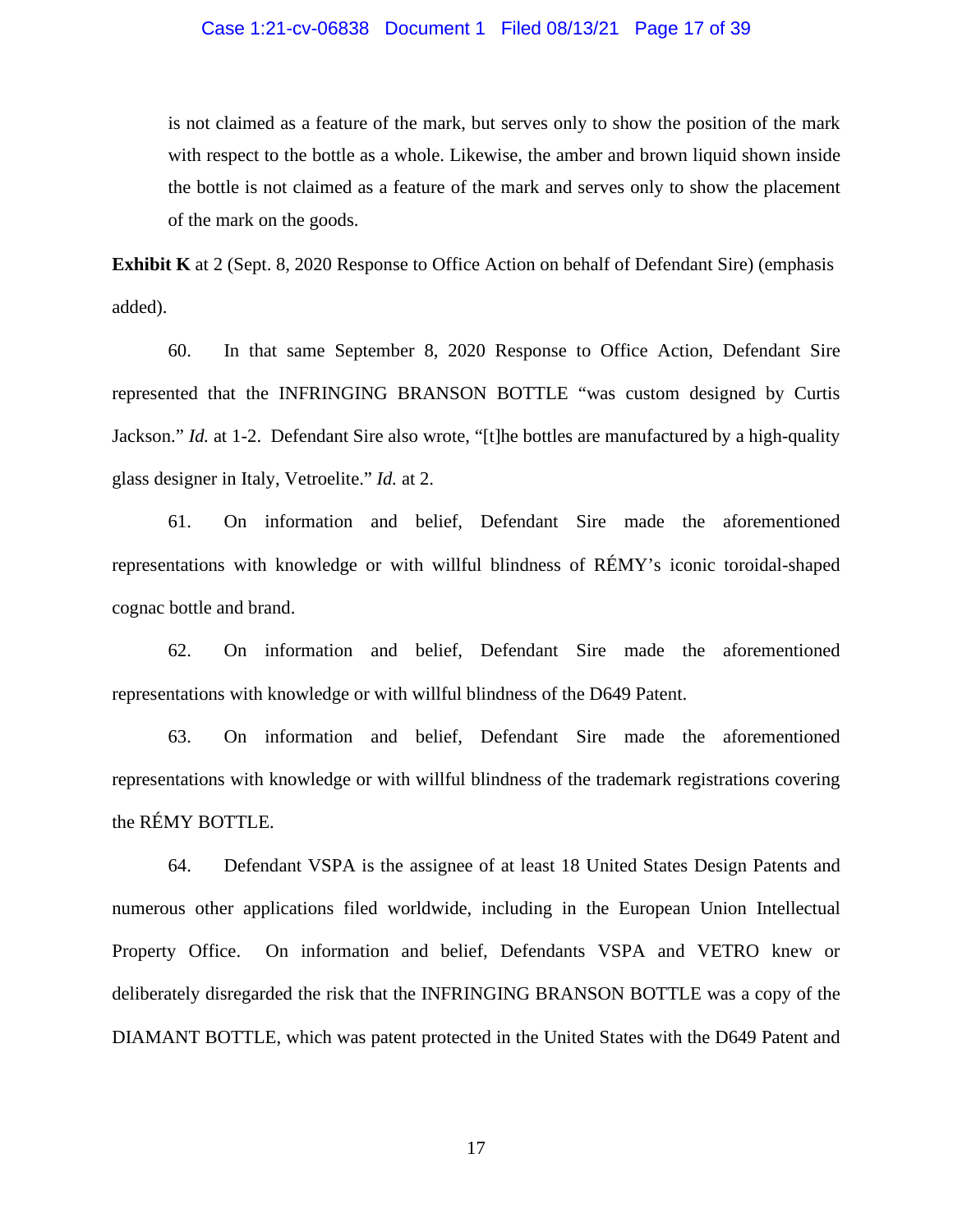#### Case 1:21-cv-06838 Document 1 Filed 08/13/21 Page 18 of 39

was also a registered EU Design, which through reasonable diligence would have informed Defendants VSPA and VETRO of the D649 Patent.

65. Defendants VETRO and VSPA are in the business of the design and manufacture of high-end glass bottles and containers, including for liqueurs and spirits. Based on the nature of their business and the worldwide renown and unique fame of the RÉMY BOTTLE, Defendants VETRO and VSPA knew or had reason to know of the protectable and registered trade dress of the RÉMY BOTTLE.

66. On information and belief, Defendants VETRO and VSPA manufactured, used, and/or transported the INFRINGING BRANSON BOTTLE into the United States with knowledge or with willful blindness of the D649 Patent.

67. On information and belief, Defendants VETRO and VSPA knew or had reason to know that the INFRINGING BRANSON BOTTLE directly infringed on the RÉMY BOTTLE and, by manufacturing, selling, and/or transporting the INFRINGING BRANSON BOTTLE into the United States, intentionally induced third-party sellers and/or distributors to perpetuate the infringing conduct by placing an instrument of consumer deception in the hands of U.S.

68. On information and belief, despite having knowledge or constructive knowledge of Defendant Sire's infringing use and sale of the INFRINGING BRANSON BOTTLE, Defendants VETRO and VSPA continued to provide manufacturing services to Defendant Sire for the production of the INFRINGING BRANSON BOTTLE and continued to supply the INFRINGING BRANSON BOTTLE to third-party sellers and/or distributors in the U.S.

69. On information and belief, Defendants VETRO and VSPA have taken no action to discourage Defendant Sire or third-party distributors and sellers from offering for sale, advertising, promoting, distributing, or selling the INFRINGING BRANSON BOTTLE.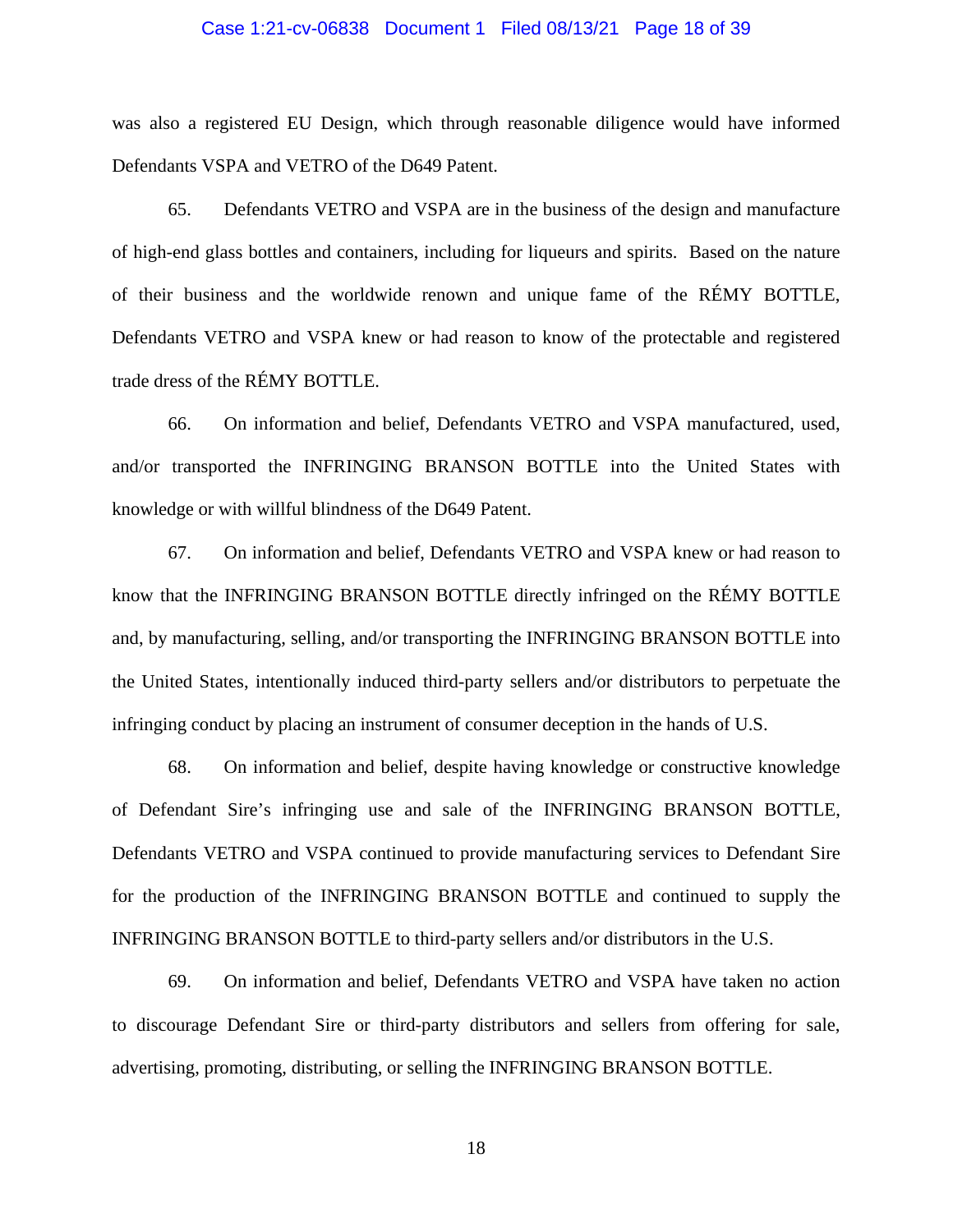### Case 1:21-cv-06838 Document 1 Filed 08/13/21 Page 19 of 39

70. Since at least the beginning of 2020, one or more of the Defendants have transported, distributed, advertised, marketed, offered for sale, and/or sold products infringing on the trademark registrations in the RÉMY BOTTLE and infringing the D649 Patent.

71. In a blatant attempt to trade off the hard-earned goodwill and reputation of the RÉMY BOTTLE, Defendants' INFRINGING BRANSON BOTTLE is being used and is used to create a likelihood of consumer confusion. Consumers will inevitably be confused in view of the stark similarities between the bottles, as is apparent when comparing the INFRINGING BRANSON BOTTLE to the iconic RÉMY BOTTLE, as shown below:

RÉMY BOTTLE INFRINGING BRANSON BOTTLE





72. Consumers have remarked on these similarities on social media, further demonstrating the harm to Plaintiff. For example, Instagram users have acknowledged the close resemblance of Plaintiff's iconic cognac bottles to the INFRINGING BRANSON BOTTLE, demonstrating how Defendants' wrongful actions have diluted the exclusive association of the RÉMY BOTTLE with Plaintiff. One such user wrote the following in response to a post by Jackson: "How you gonna use the @boscovs symbols and throw it on a *fake remy-xo bottle."* (emphasis added).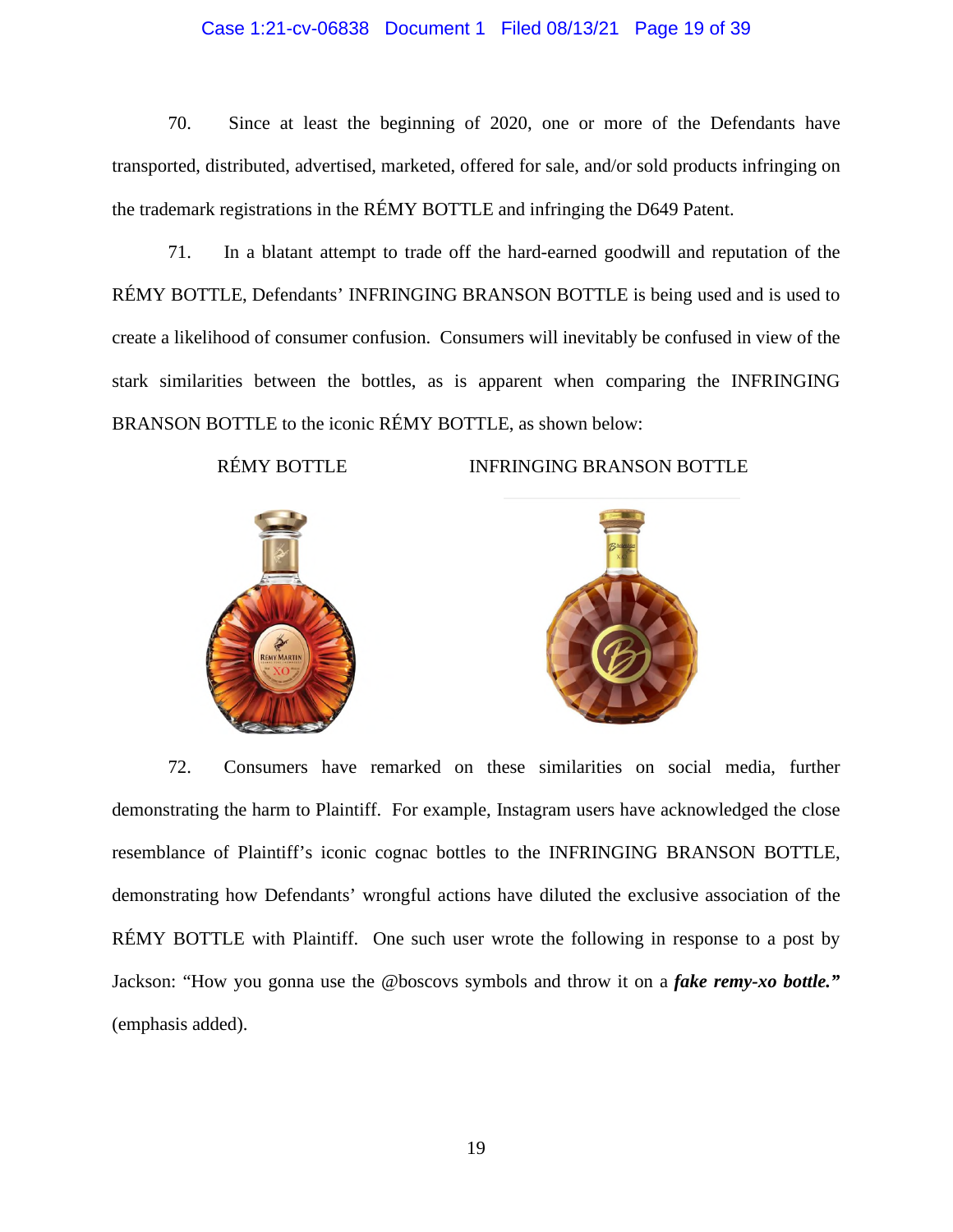## Case 1:21-cv-06838 Document 1 Filed 08/13/21 Page 20 of 39



*See* https://www.instagram.com/p/CAUUPO8nujd/ (emphasis added).

73. Further, third-party media has also recognized the striking similarity between the RÉMY BOTTLE and the INFRINGING BRANSON BOTTLE. In referring to Jackson and Defendant Sire, one website observes "there's a strong possibility 50 can capitalize off the popularity of Cognac brands such as *Rémy Martin*…" *See* https://www.hotnewhiphop.com/50 cent-inks-deal-with-branson-cognac-news.48917.html.

74. On information and belief, Defendants' INFRINGING BRANSON BOTTLE was offered based on Defendants' recognition of the limited offering of the DIAMANT BOTTLE in the United States. Exploiting a consumer base cultivated by Plaintiff, Defendants used this opportunity to infiltrate Plaintiff's marketspace with their own cheaper version of the DIAMANT BOTTLE.

75. On information and belief, Defendants disregarded Plaintiff's rights in the D649 Patent and forged ahead with the marketing, sale, and distribution of the INFRINGING BRANSON BOTTLE.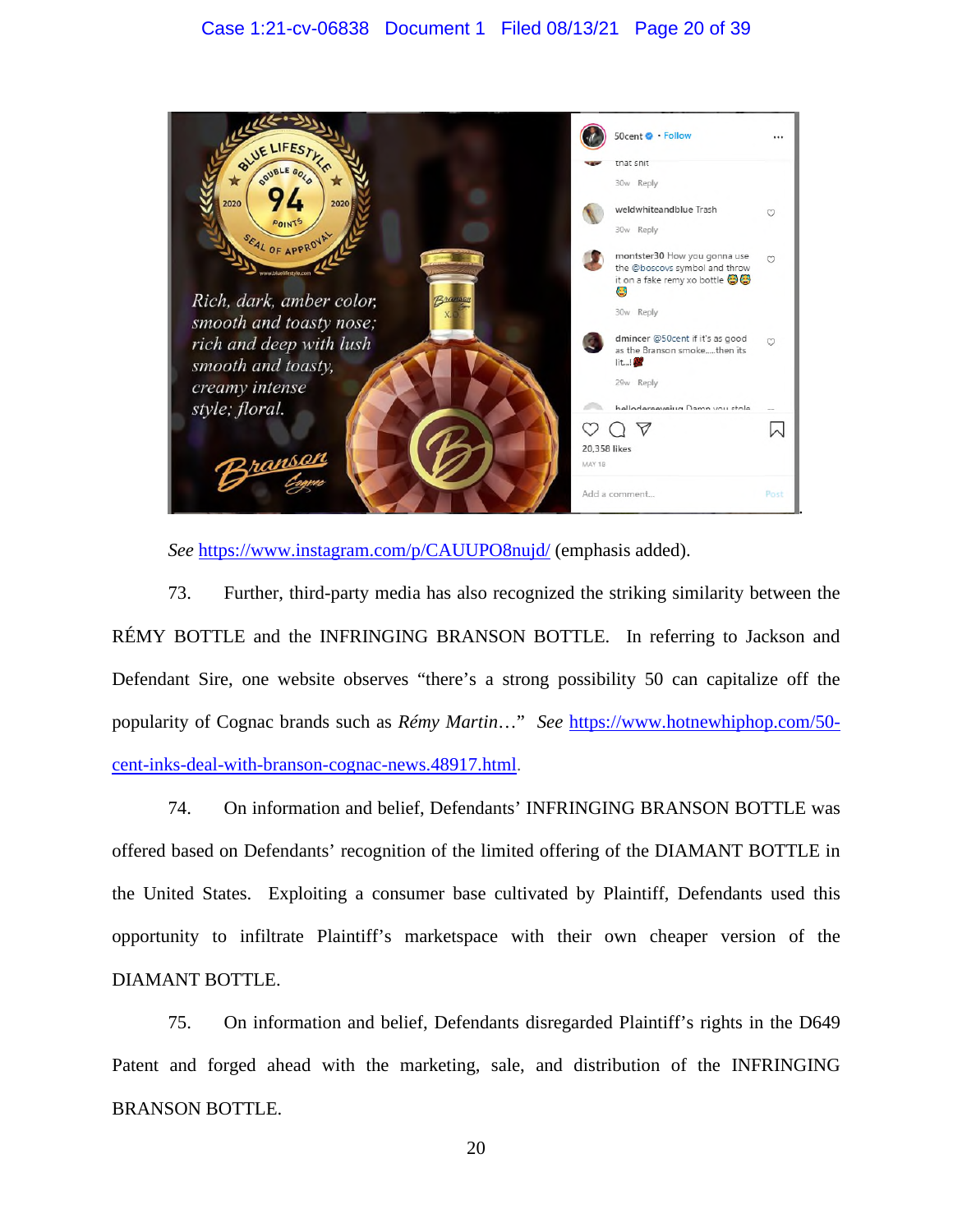#### Case 1:21-cv-06838 Document 1 Filed 08/13/21 Page 21 of 39

76. The D649 Patent, the Branson Design Application, and the INFRINGING BRANSON BOTTLE are so substantially similar that they are nearly indistinguishable, as shown below in a side-by-side comparison:

D649 Patent INFRINGING BRANSON BOTTLE Branson Design Application



77. Defendants even describe the INFRINGING BRANSON BOTTLE with language that captures the claim of the D649 Patent, namely, calling it a bottle with an "overall circular, wheel-like shape, with most of its surface area containing raised flat and angled quadrilateral and triangular facets[,]…the center of this wheel-like shape is a recessed, flat circle, having no facets and … the bottom of the clear bottle design is flattened into an oval shape, and from the center and top of the clear bottle design arises a short, cylindrical neck." See **Exhibit K** at 2.

78. Defendants' INFRINGING BRANSON BOTTLE bears a striking resemblance to the RÉMY BOTTLE, not to mention its near exact reproduction of the DIAMANT BOTTLE and the D649 Patent.

79. Defendants knew or should have known that Plaintiff, not Jackson, innovated the toroidal, faceted design which Defendants have converted into the INFRINGING BRANSON BOTTLE and is the subject of the Branson Design Application.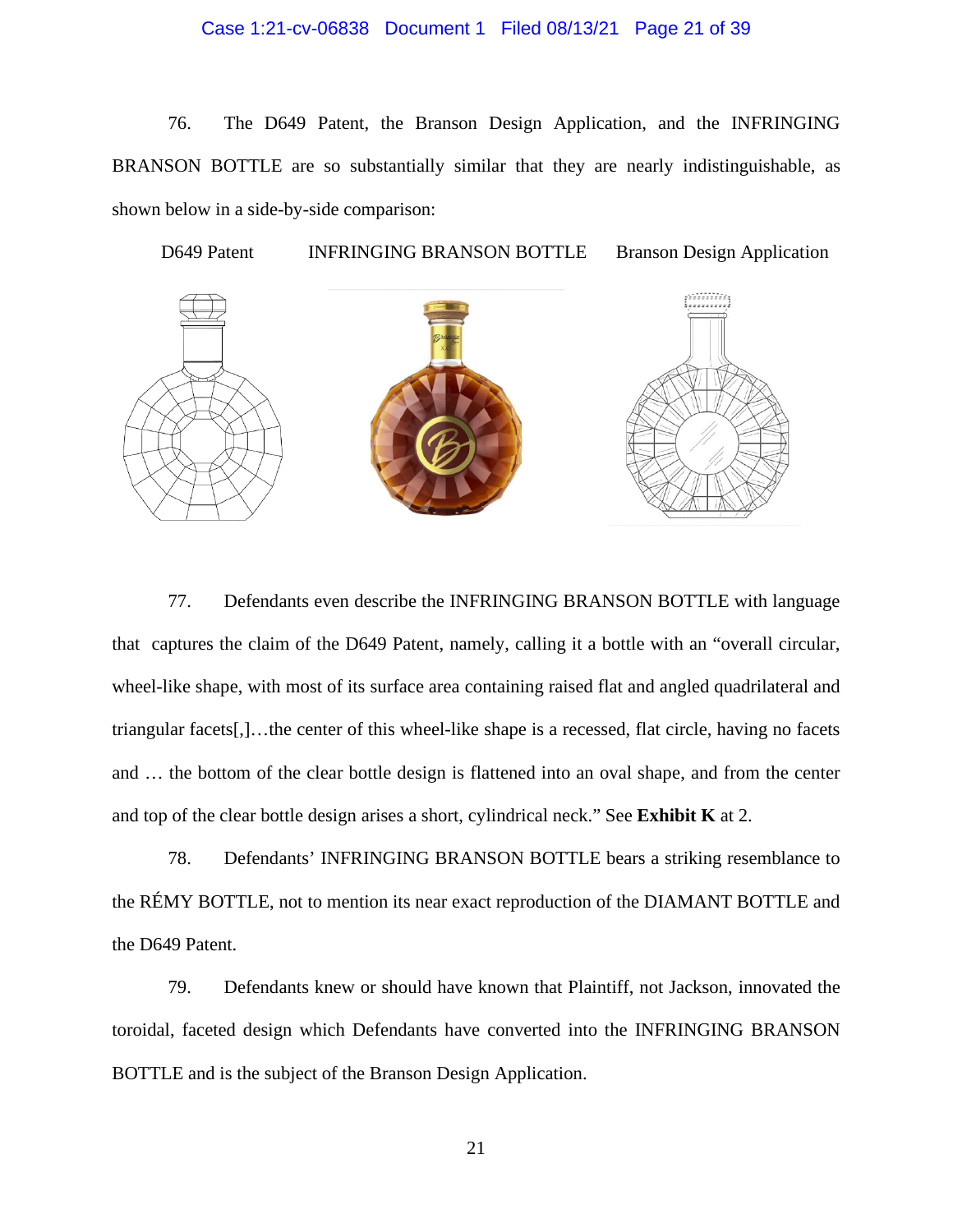### Case 1:21-cv-06838 Document 1 Filed 08/13/21 Page 22 of 39

80. Upon information and belief, no other party is offering cognac in the United States in a bottle having a toroidal body and recessed center like that of the RÉMY BOTTLE and the D649 Patent, other than Defendants.

81. Defendants are not licensed by Plaintiff and are not authorized by Plaintiff to use the RÉMY BOTTLE for any of Defendants' goods.

82. Plaintiff has not granted a license or any other authorization to Defendants to make use, offer for sale, sell or import bottles that embody the toroidal, faceted and centralrecessed design patented in the D649 patent and which is proprietary to Plaintiff, particularly in relation to its RÉMY BOTTLE and DIAMANT BOTTLE.

83. Defendants' use of the INFRINGING BRANSON BOTTLE commenced long after Plaintiff's use and extensive worldwide advertising of the RÉMY BOTTLE and well after the RÉMY BOTTLE's achievement of fame in the marketplace.

84. The continued offering for sale and sale of infringing goods by Defendants will lead to confusion as to the source between Defendants' product and the genuine XO cognac sold in the RÉMY BOTTLE. Additionally, such actions will dilute the distinctiveness of the RÉMY BOTTLE by blurring consumers' exclusive association of that bottle with Plaintiff.

85. Plaintiff has been damaged by the foregoing infringing and wrongful acts of Defendants, including, without limitation, suffering actual damages.

86. Defendants' unlawful manufacturing and selling of the INFRINGING BRANSON BOTTLE was not discovered by Plaintiff until summer of 2020, less than one year from the filing of this complaint.

87. Defendants' wrongful conduct and infringing activities will continue unless enjoined by this Court.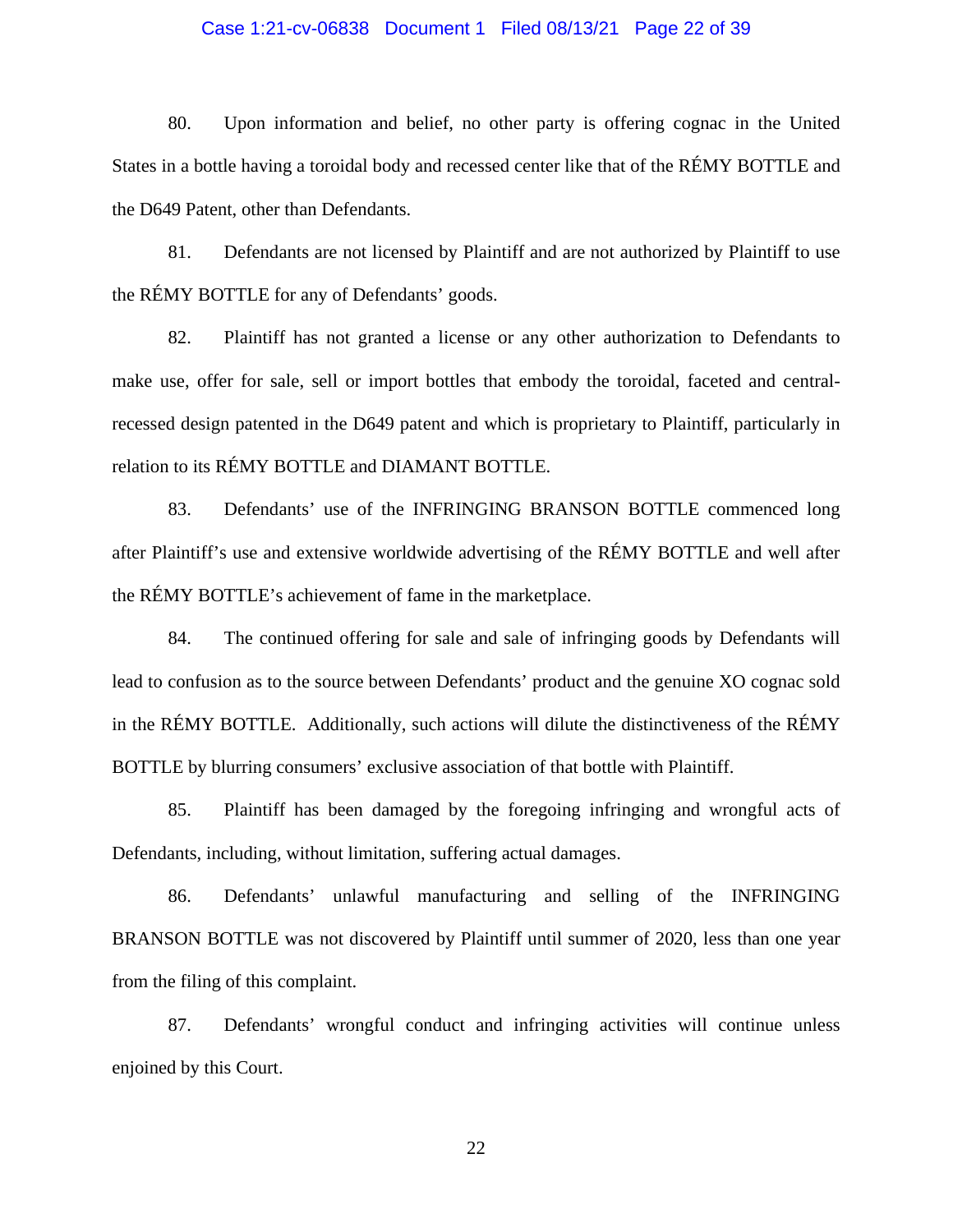### **CAUSES OF ACTION**

### **COUNT I**

# **Direct Infringement of U.S. Design Patent No. 638,649 Pursuant To 35 U.S.C. § 271(a) (Against All Defendants)**

88. Plaintiff repeats and incorporates by reference each of the preceding paragraphs as if fully set forth herein.

89. Plaintiff is the lawful owner of all right, title, and interest in and to the D649 Patent.

90. Defendants have infringed and continue to infringe the D649 Patent literally and/or under the doctrine of equivalents by, *inter alia*, making, using, offering to sell, or selling in the United States, including in the State of New York and within this District, products infringing the ornamental design covered by the D649 Patent in violation of 35 U.S.C. § 271, including but not limited to Defendants' INFRINGING BRANSON BOTTLE.

91. Defendants infringe the D649 Patent literally and under the doctrine of equivalents because, *inter alia*, in the eye of an ordinary observer, giving such attention as a purchaser usually gives, the D649 Patent and the INFRINGING BRANSON BOTTLE are each substantially the same clear bottle having an overall circular, toroidal (wheel-like) shape, with most of its surface area containing raised flat and angled quadrilateral and triangular facets. They are also substantially the same in that the center of their bottle's toroidal body is a recessed, flat circle, having no facets with a bottom that is flattened into an oval shape, and from the center and top of the toroidal body arises a short, cylindrical neck. The resemblance of the claim of D649 Patent in the INFRINGING BRANSON BOTTLE is so substantially similar that it deceives the ordinary observer, inducing him to purchase one supposing it to be the other.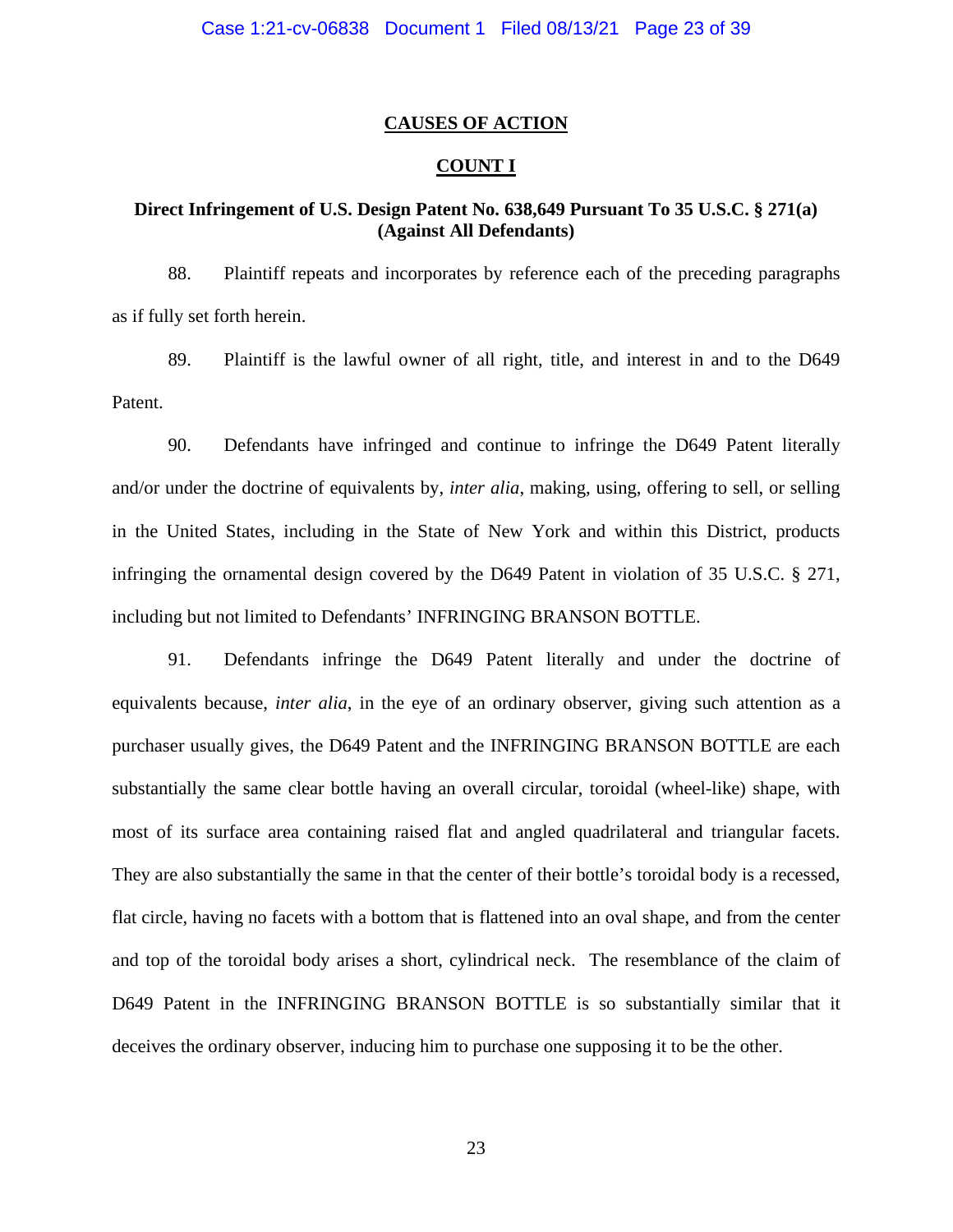#### Case 1:21-cv-06838 Document 1 Filed 08/13/21 Page 24 of 39

92. To the extent there are any differences in features between the D649 Patent claim and the INFRINGING BRANSON BOTTLE, those differences involve features of the INFRINGING BRANSON BOTTLE that are either insignificant when compared to the totality of the D649 Patent claim or substantially similar ornamental equivalents of the comparable features claimed in the D649 Patent.

93. Defendants' acts of infringement of the D649 Patent were undertaken without authority, permission or license from Plaintiff. Defendants' infringing activities violate 35 U.S.C. § 271.

94. Defendants have engaged in a pattern of conduct demonstrating: Defendants' willful blindness of the D649 Patent; the objectively high likelihood that Defendants' actions constitute infringement of the D649 Patent and that the D649 Patent is valid and enforceable; and that this objectively defined risk was so obvious that Defendants knew or should have known that their pattern of conduct would infringe or induce others to infringe the D649 Patent.

95. Defendants' infringement has damaged and continues to damage and injure Plaintiff. The injury to Plaintiff is irreparable and will continue unless and until Defendants are enjoined from further infringement.

96. Plaintiff is entitled to a complete accounting of all revenue and profits derived by Defendants from the unlawful conduct alleged herein, including without limitation, Defendants' total profit from the manufacture, use, sale, and offer to sell the INFRINGING BRANSON BOTTLE pursuant to 35 U.S.C. § 289.

97. Defendants have engaged and are engaged in willful and deliberate infringement of the D649 Patent. Such willful and deliberate infringement justifies an increase of three times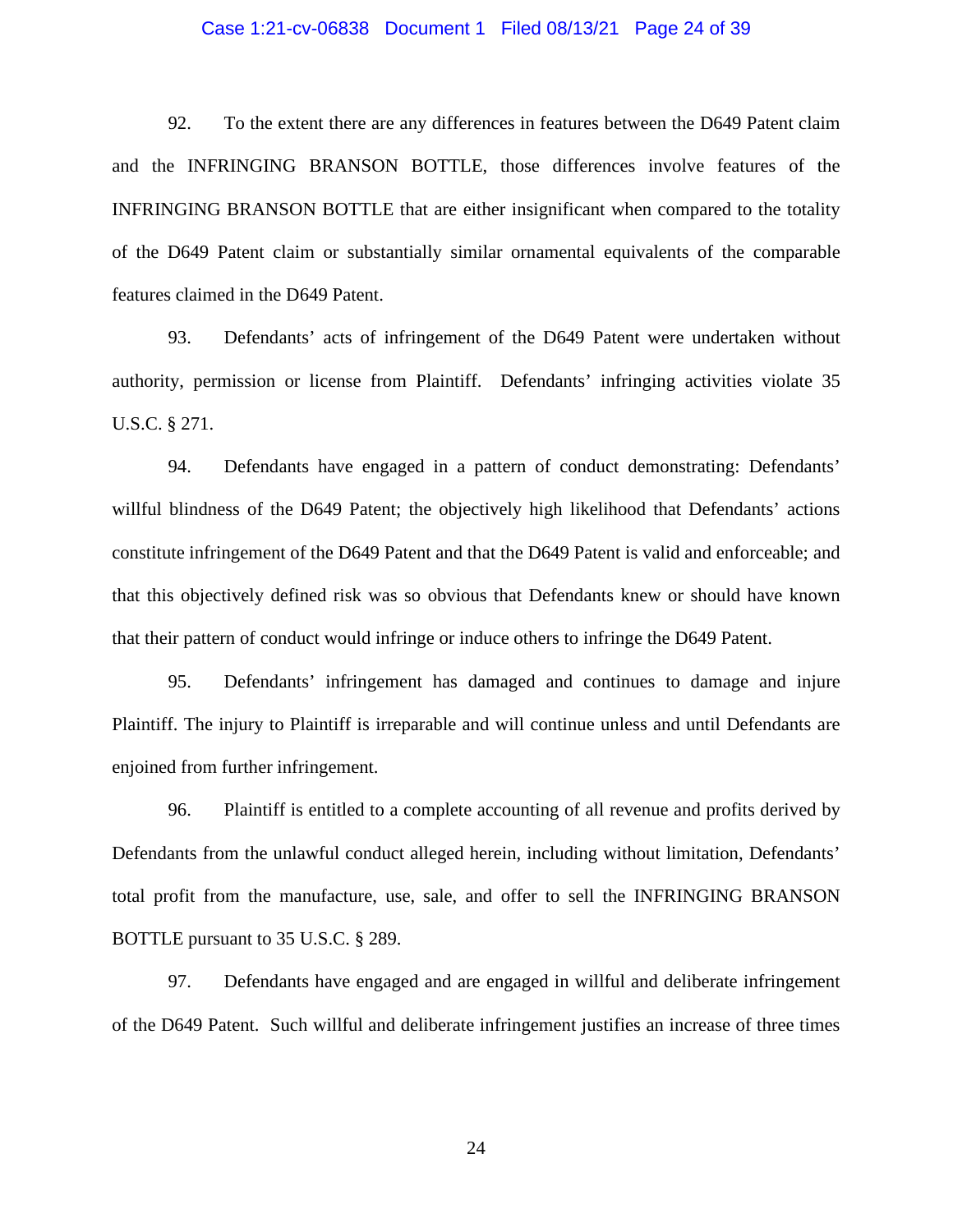#### Case 1:21-cv-06838 Document 1 Filed 08/13/21 Page 25 of 39

the damages to be assessed pursuant to 35 U.S.C. § 284 and further qualifies this action as an exceptional case supporting an award of reasonable attorney's fees pursuant to 35 U.S.C. § 285.

98. Plaintiff is entitled to a permanent injunction preventing Defendants from further infringing the D649 Patent.

### **COUNT II**

# **Indirect Infringement of U.S. Design Patent No. 638,649 Pursuant To 35 U.S.C. § 271(b) (Against All Defendants)**

99. Plaintiff repeats and incorporates by reference each of the preceding paragraphs as if fully set forth herein.

100. In addition to directly infringing the D649 Patent in New York, Defendants indirectly infringe the D649 Patent in New York pursuant to 35 U.S.C. § 271(b).

101. Defendants knowingly and actively aided and abetted the direct infringement of the D649 Patent by instructing and encouraging customers, purchasers, users, and manufacturers, including Defendants VETRO and VSPA, to make and use the INFRINGING BRANSON BOTTLE. Such instructions and encouragement included, but are not limited to, advising one or more Defendants and/or third parties to use the INFRINGING BRANSON BOTTLE in an infringing manner, providing a mechanism through which one or more Defendants and/or third parties may infringe the D649 Patent, and by advertising and promoting the use of the INFRINGING BRANSON BOTTLE in an infringing manner.

102. One or more of Defendants knew or were willfully blind to the fact that they were inducing others, including one or more of the other Defendants, customers, purchasers, users and manufacturers to infringe by making and/or using either themselves or in conjunction with Defendants, embodiments of the D649 Patent claim.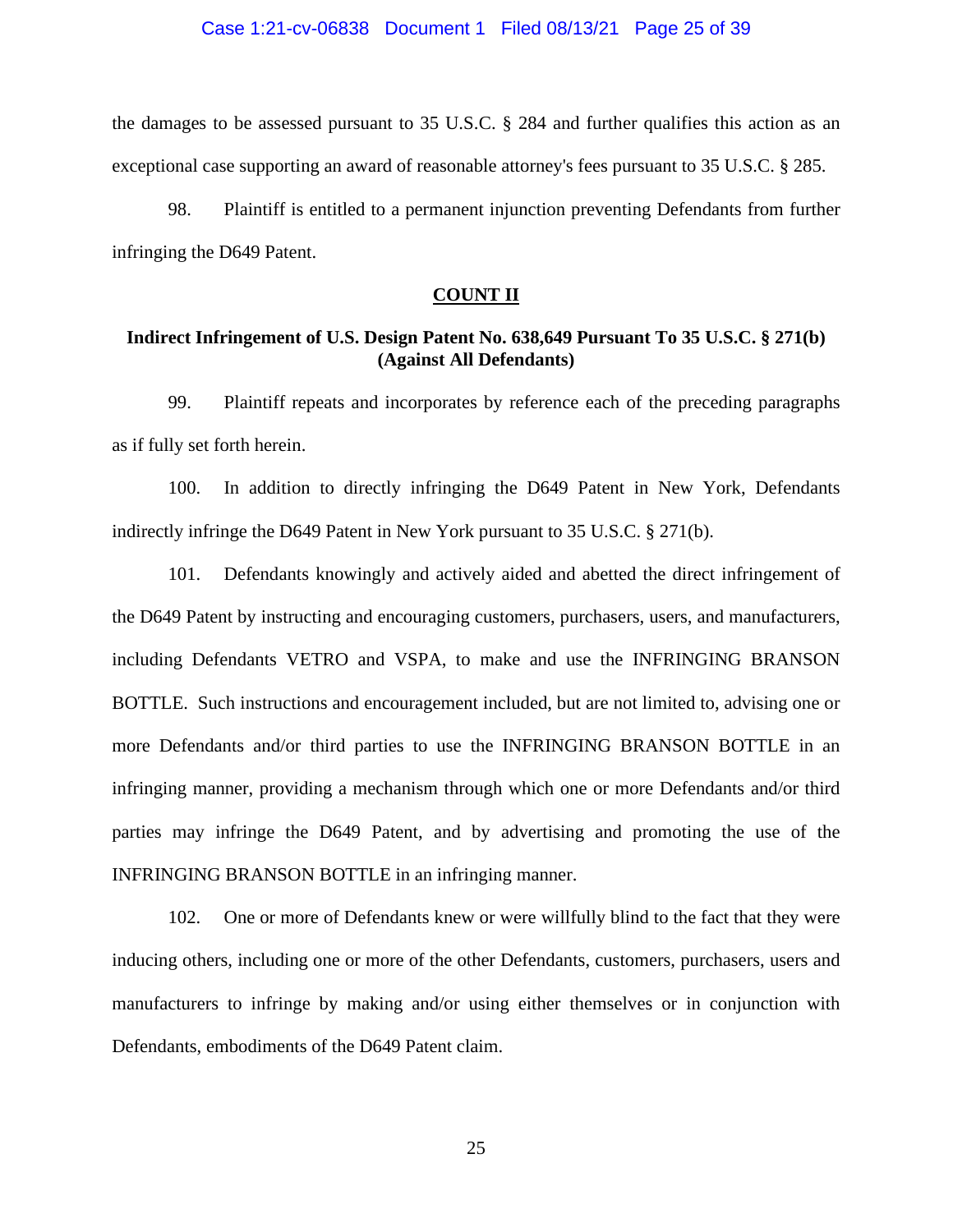#### Case 1:21-cv-06838 Document 1 Filed 08/13/21 Page 26 of 39

103. Defendants' acts of infringement of the D649 Patent were undertaken without authority, permission or license from Plaintiff. These infringing acts of Defendants and/or Defendants' customers, purchasers, users and manufacturers violate 35 U.S.C. § 271(a) and (b). Those infringing activities have damaged and continue to damage and injure Plaintiff. The injury to Plaintiff is irreparable and will continue unless and until Defendants and their customers, purchasers, and users are enjoined from further infringement.

104. Plaintiff is entitled to a complete accounting of all revenue and profits derived by Defendants and their customers, purchasers, users, and manufacturers from the unlawful conduct alleged herein, including without limitation, Defendants' total profit from the manufacture, use, sale, and offer to sell the INFRINGING BRANSON BOTTLE pursuant to 35 U.S.C. § 289.

105. Defendants have engaged and are engaged in willful and deliberate infringement of the D649 Patent. Such willful and deliberate infringement justifies an increase of three times the damages to be assessed pursuant to 35 U.S.C. § 284 and further qualifies this action as an exceptional case supporting an award of reasonable attorney's fees pursuant to 35 U.S.C. § 285.

106. Plaintiff is entitled to a permanent injunction preventing Defendants from further inducing infringement of the D649 Patent.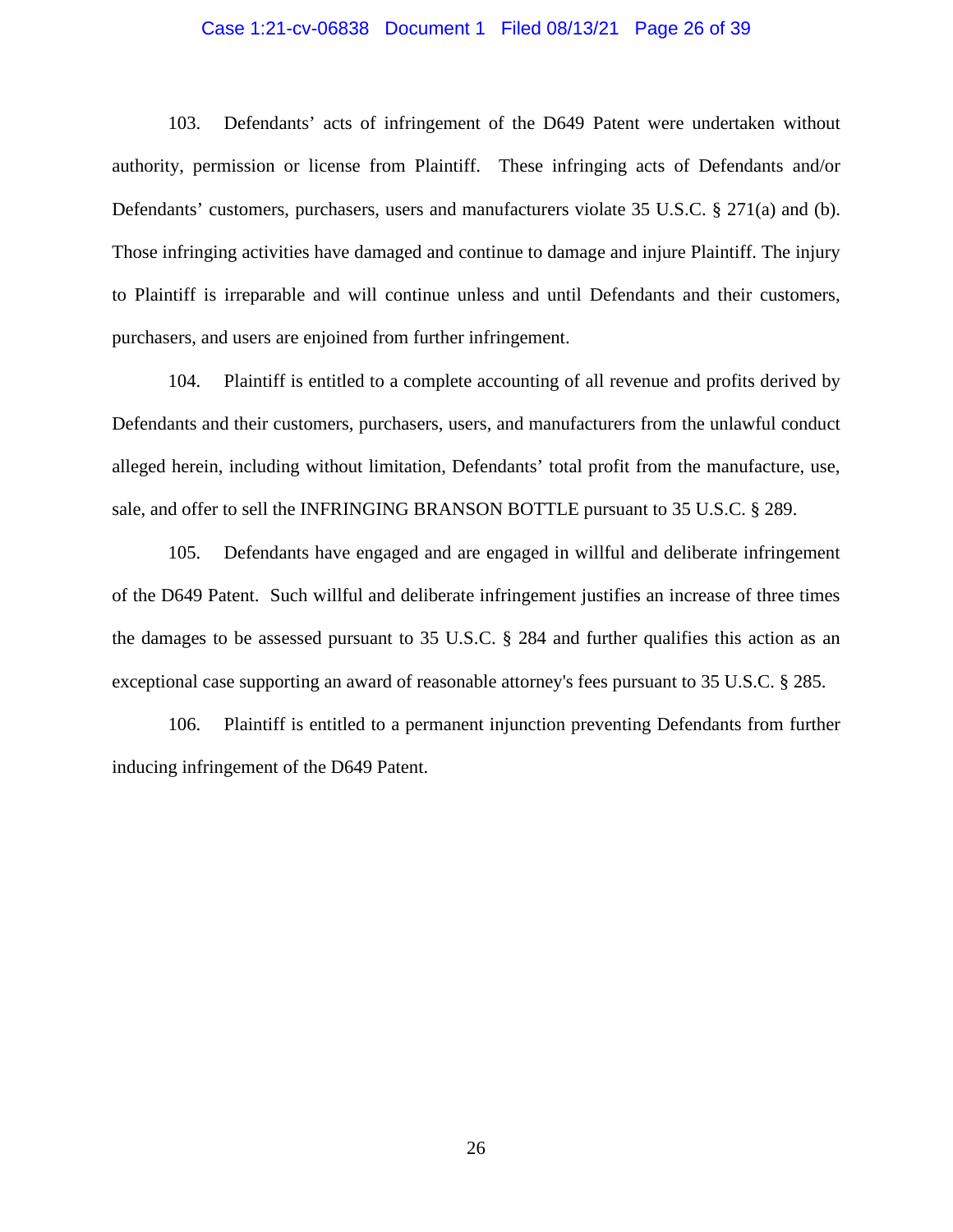#### **COUNT III**

# **Indirect Infringement of U.S. Design Patent No. 638,649 Pursuant To 35 U.S.C. § 271(c) (Against All Defendants)**

107. Plaintiff repeats and incorporates by reference each of the preceding paragraphs as if fully set forth herein.

108. In addition to directly infringing the D649 Patent in New York, Defendants indirectly infringe the D649 Patent in New York pursuant to 35 U.S.C. § 271(c).

109. Defendants knowingly and actively aided and abetted the direct infringement of the D649 Patent by instructing and encouraging customers, purchasers, users, and manufacturers, including Defendants VETRO and VSPA, to make and use the INFRINGING BRANSON BOTTLE. Such instructions and encouragement included, but are not limited to, advising one or more Defendants and/or third parties to use the INFRINGING BRANSON BOTTLE in an infringing manner, providing a mechanism through which one or more Defendants and/or third parties may infringe the D649 Patent, and by advertising and promoting the use of the INFRINGING BRANSON BOTTLE in an infringing manner.

110. One or more of Defendants knew or were willfully blind to the fact that they were contributing to others' (including one or more of the other Defendants, customers, purchasers, users, and manufacturers) infringement of the D649 Patent claim.

111. Defendants' acts of infringement of the D649 Patent were undertaken without authority, permission or license from Plaintiff. These infringing acts of Defendants and/or Defendants' customers, purchasers, users and manufacturers violate 35 U.S.C. § 271(a), (b), and (c). Those infringing activities have damaged and continue to damage and injure Plaintiff. The injury to Plaintiff is irreparable and will continue unless and until Defendants and their customers, purchasers, and users are enjoined from further infringement.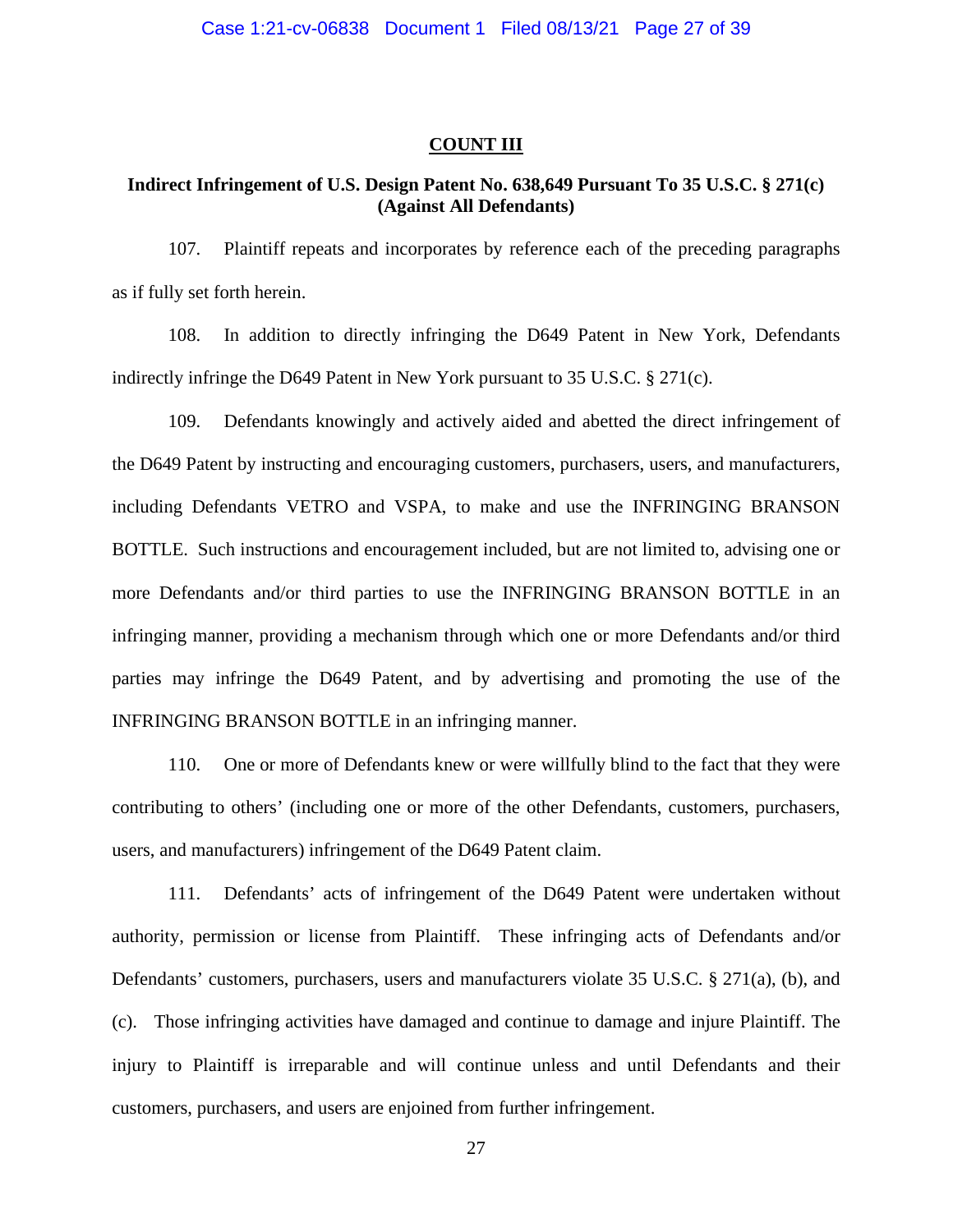#### Case 1:21-cv-06838 Document 1 Filed 08/13/21 Page 28 of 39

112. Defendants and their customers, purchasers, users, and manufacturers know or willfully blind themselves from knowledge that the INFRINGING BRANSON BOTTLE is especially made or adapted to be used in an infringement of the D649 Patent.

113. Defendants and their customers, purchasers, users, and manufacturers know or willfully blind themselves from knowledge that the INFRINGING BRANSON BOTTLE is not a staple article of commerce suitable for substantial non-infringing uses.

114. Plaintiff is entitled to a complete accounting of all revenue and profits derived by Defendants and their customers, purchasers, and users from the unlawful conduct alleged herein, including without limitation, Defendants' total profit from the manufacture, use, sale, and offer to sell the INFRINGING BRANSON BOTTLE pursuant to 35 U.S.C. § 289.

115. Defendants have engaged and are engaged in willful and deliberate infringement of the D649 Patent. Such willful and deliberate infringement justifies an increase of three times the damages to be assessed pursuant to 35 U.S.C. § 284 and further qualifies this action as an exceptional case supporting an award of reasonable attorney's fees pursuant to 35 U.S.C. § 285.

116. Plaintiff is entitled to a permanent injunction preventing Defendants from further infringing the D649 Patent.

### **COUNT IV**

# **Violation of Section 32(1) of the Lanham Act (Against Defendant Sire)**

117. Plaintiff repeats and incorporates by reference each of the preceding paragraphs as if fully set forth herein.

118. Defendant Sire's distribution, advertisement, offering for sale, and sale of the INFRINGING BRANSON BOTTLE constitute a use in commerce that is likely to continue to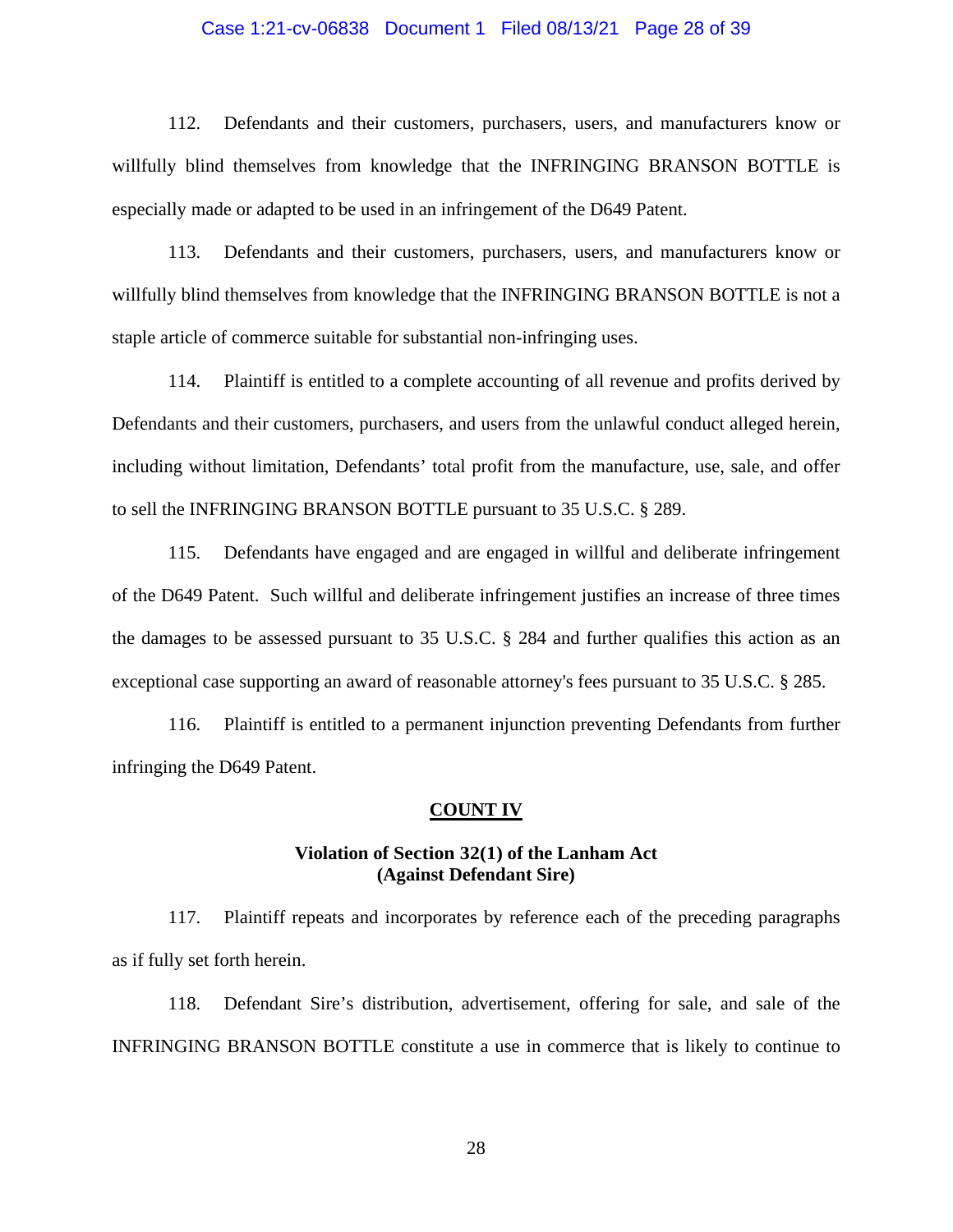#### Case 1:21-cv-06838 Document 1 Filed 08/13/21 Page 29 of 39

cause confusion, to cause mistake, or to deceive, in violation of Section 32(1) of the Lanham Act  $(15 \text{ U.S.C. } § 1114(1)).$ 

119. Defendant Sire's use of the INFRINGING BRANSON BOTTLE commenced well after Plaintiff's use and extensive worldwide advertising of the RÉMY BOTTLE.

120. Upon information and belief, the activities of the Defendant Sire in selling XO cognac in the INFRINGING BRANSON BOTTLE have been done with the express intention of confusing, misleading, and deceiving purchasers and members of the public into believing they are purchasing Plaintiff's products.

121. Defendant Sire's activities were committed willfully, knowingly, maliciously, and in conscious disregard of Plaintiff's prior rights in the RÉMY BOTTLE and with the willful intent to cause confusion and trade on Plaintiff's goodwill.

122. Plaintiff has no adequate remedy at law. Defendant Sire's conduct has caused, and, if not enjoined, will continue to cause immediate and irreparable damage to Plaintiff's trademark rights, business, reputation, and goodwill in a manner that cannot be adequately calculated or compensated in money damages alone.

123. Due to Defendant Sire's violations of the Lanham Act, Plaintiff is entitled to injunctive relief, actual, compensatory, and punitive damages in an amount to be determined at trial, attorneys' fees, costs, and disbursements.

#### **COUNT V**

## **Violation of the Section 43(c) Lanham Act (Federal Trademark Dilution Act) (Against Defendant Sire)**

124. Plaintiff repeats and incorporates by reference each of the preceding paragraphs as if fully set forth herein.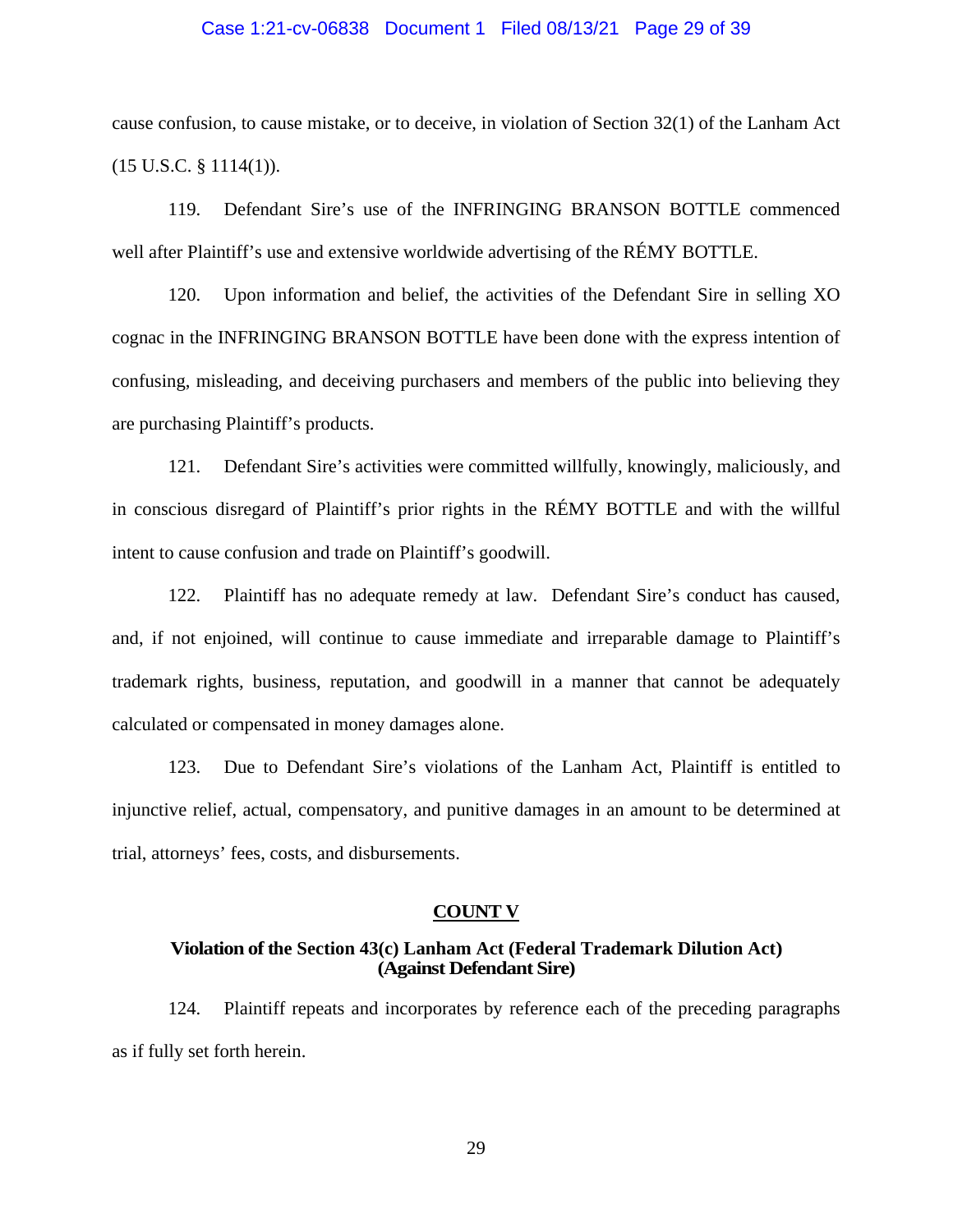#### Case 1:21-cv-06838 Document 1 Filed 08/13/21 Page 30 of 39

125. Section 43(c) of Lanham Act, known as the Federal Trademark Dilution Act, provides that "the owner of a famous mark that is distinctive, inherently or through acquired distinctiveness, shall be entitled to an injunction against another person who, at any time after the owner's mark has become famous, commences use of a mark or trade name in commerce that is likely to cause dilution by blurring or dilution by tarnishment of the famous mark, regardless of the presence or absence of actual or likely confusion, of competition, or of actual economic injury."

126. The RÉMY BOTTLE is distinctive and a famous mark within the meaning of Section 43(c) and known worldwide and throughout the United States.

127. The RÉMY BOTTLE has been in use for over 35 years and became distinctive and famous well before Defendants' wrongful acts alleged herein.

128. Defendant Sire's use of the INFRINGING BRANSON BOTTLE is likely to cause dilution by blurring the exclusive association consumers have when exposed to the RÉMY BOTTLE, that is, consumer identification of the RÉMY BOTTLE as originating from a single source, namely Plaintiff.

129. Therefore, Defendant Sire's use of the INFRINGING BRANSON BOTTLE is likely to blur the distinctiveness of the RÉMY BOTTLE.

130. Plaintiff has no adequate remedy at law. Defendant Sire's conduct has caused, and, if not enjoined, will continue to cause immediate and irreparable damage to Plaintiff's trademark rights, business, reputation, and goodwill in a manner that cannot be adequately calculated or compensated in money damages alone.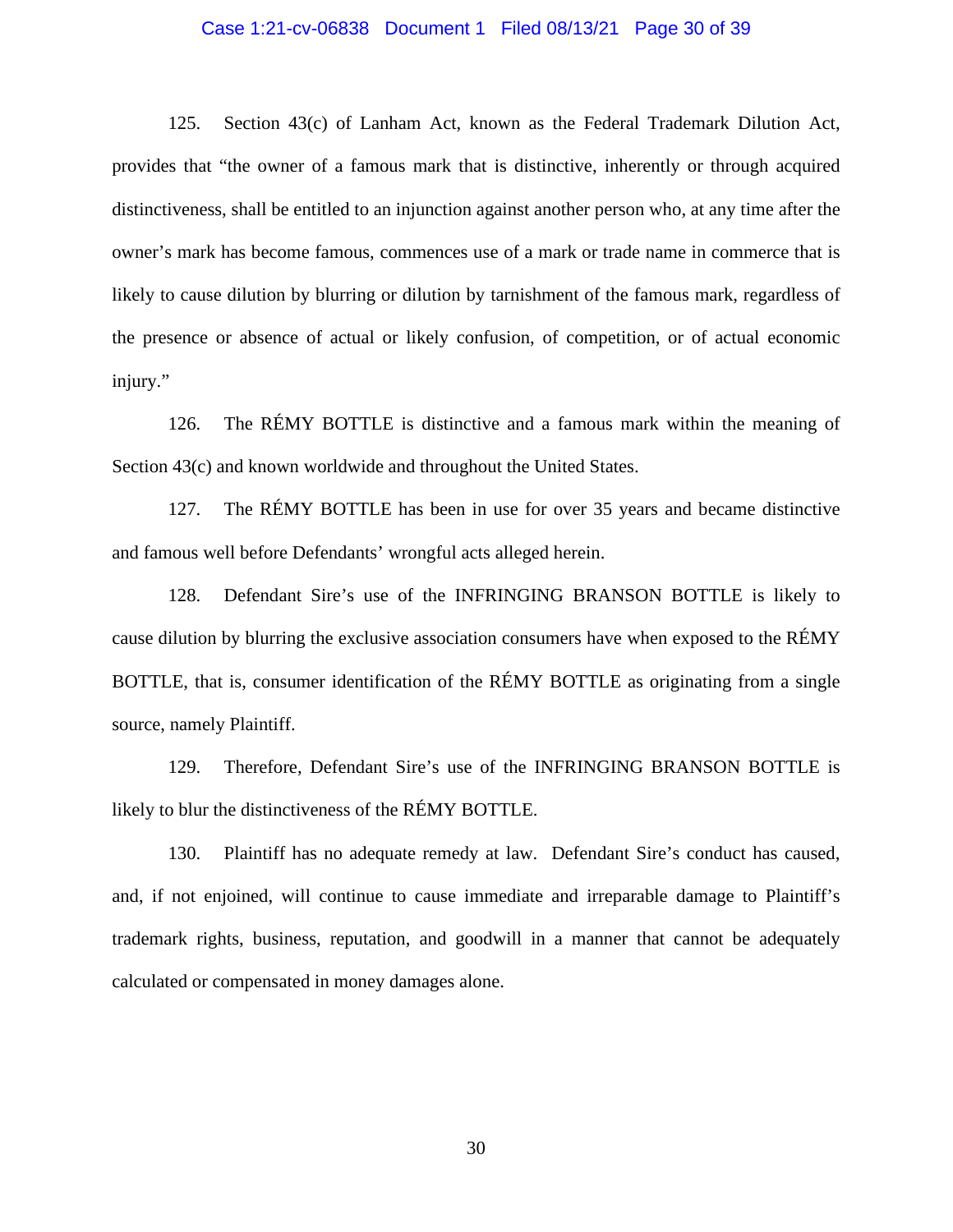131. Due to Defendant Sire's violations of the Federal Trademark Dilution Act,

Plaintiff is entitled to injunctive relief, actual, compensatory, and punitive damages in an amount to be determined at trial, attorneys' fees, costs, and disbursements.

# **COUNT VI**

# **Violation of Section 43(a) of the Lanham Act (Against Defendant Sire)**

132. Plaintiff repeats and incorporates by reference each of the preceding paragraphs

as if fully set forth herein.

133. Section 43(a)(1) of the federal Lanham Trademark Act provides:

Any person who, on or in connection with any goods or services, or any container for goods, uses in commerce any word, term, name, symbol, or device, or any combination thereof, or any false designation of origin, false or misleading description of fact or false or misleading representation of fact, which  $-$  (A) is likely to cause confusion, or to cause mistake, or to deceive as to the affiliation, connection, or association of such person with another person, or as to the origin, sponsorship, or approval of his or her goods, services, or commercial activities by another person, or  $-$  (B) in commercial advertising or promotion, misrepresents the nature, characteristics, qualities, or geographic origin of his or her or another person's goods services, or commercial activities, shall be liable in a civil action by any person who believes that he or she is or is likely to be damaged by such act. 15 U.S.C.A. § 1125(a).

134. Defendant Sire's distribution, advertisement, offering for sale, and sale of XO cognac in the INFRINGING BRANSON BOTLE constitute false designations of origin, which are likely to cause confusion, or to cause mistake, or to deceive as to the affiliation, connection, or association of Defendant Sire's product with Plaintiff, or as to the origin, sponsorship, or approval of Defendant Sire's products by Plaintiff, in violation of Section 43(a) of the Lanham Act (15 U.S.C. § 1125(a)).

135. Upon information and belief, the activities of the Defendant Sire in selling such infringing products have been done with the express intention of confusing, misleading, and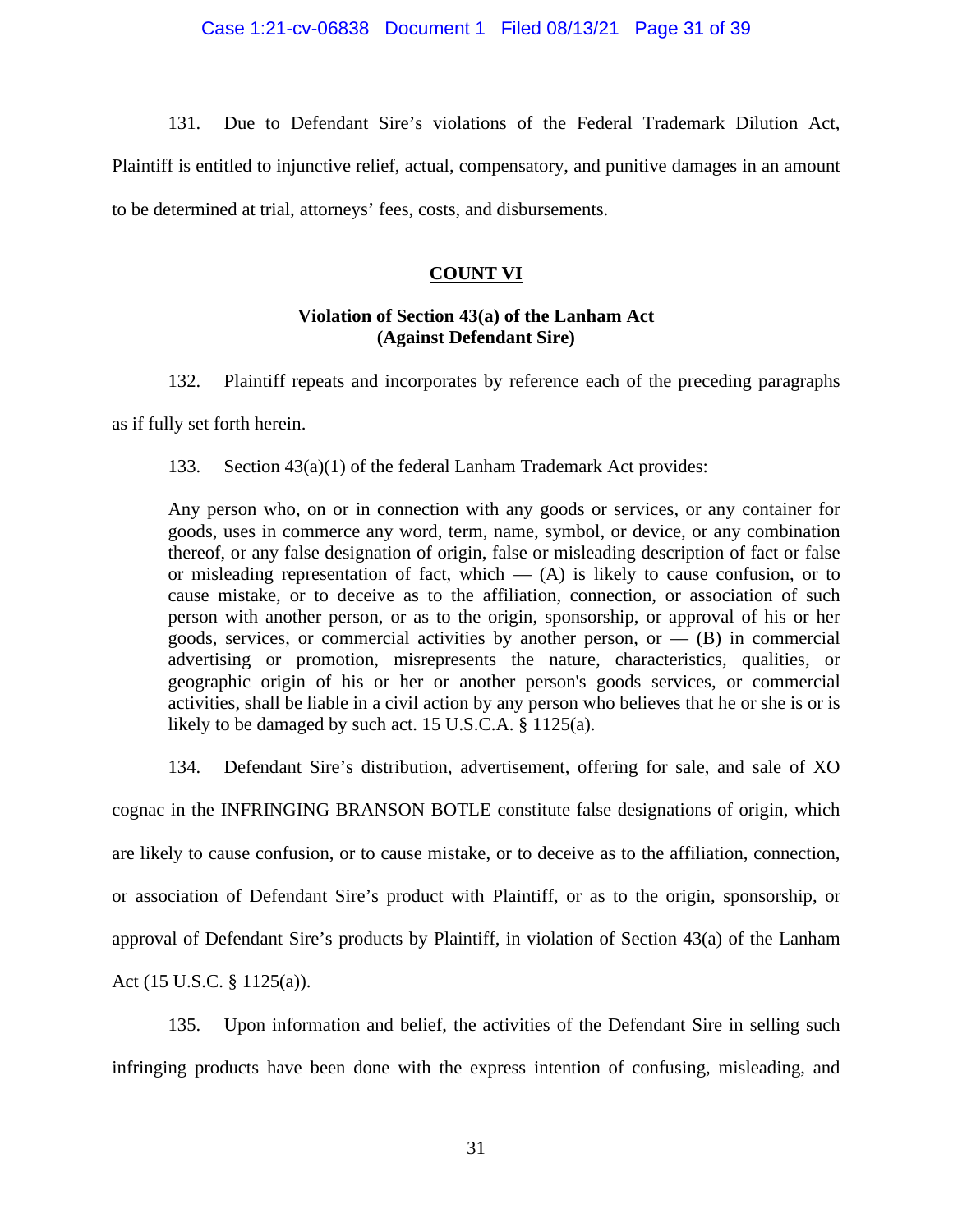#### Case 1:21-cv-06838 Document 1 Filed 08/13/21 Page 32 of 39

deceiving purchasers and members of the public into believing they are purchasing Plaintiff's products.

136. Defendant Sire's actions have continued in spite of the Defendants' knowledge that the use of any of Plaintiff's trademarks, or any reproductions, counterfeits, copies, or colorable imitations of such trademarks, is in violation of Plaintiff's rights.

137. Defendant Sire's actions were committed willfully, knowingly, maliciously, and in conscious disregard of Plaintiff's legal rights.

138. Plaintiff has no adequate remedy at law. Defendant Sire's conduct has caused, and, if not enjoined, will continue to cause immediate and irreparable damage to Plaintiff's trademark rights, business, reputation, and goodwill in a manner that cannot be adequately calculated or compensated in money damages alone.

139. Due to Defendant Sire's violations of the Lanham Act, Plaintiff is entitled to injunctive relief, actual, compensatory, and punitive damages in an amount to be determined at trial, attorneys' fees, costs, and disbursements.

### **COUNT VII**

# **Contributory Trademark Infringement (Against Defendants VETRO and VSPA)**

140. Plaintiff repeats and incorporates by reference each of the preceding paragraphs as if fully set forth herein.

141. Defendants VETRO's and VSPA's conduct, i.e., intentionally inducing thirdparty sellers and/or distributors to infringe the RÉMY BOTTLE by, upon information and belief, supplying, manufacturing, selling, and/or transporting the INFRINGING BRANSON BOTTLE to said sellers and/or distributors for sale to consumers in the United States, constitutes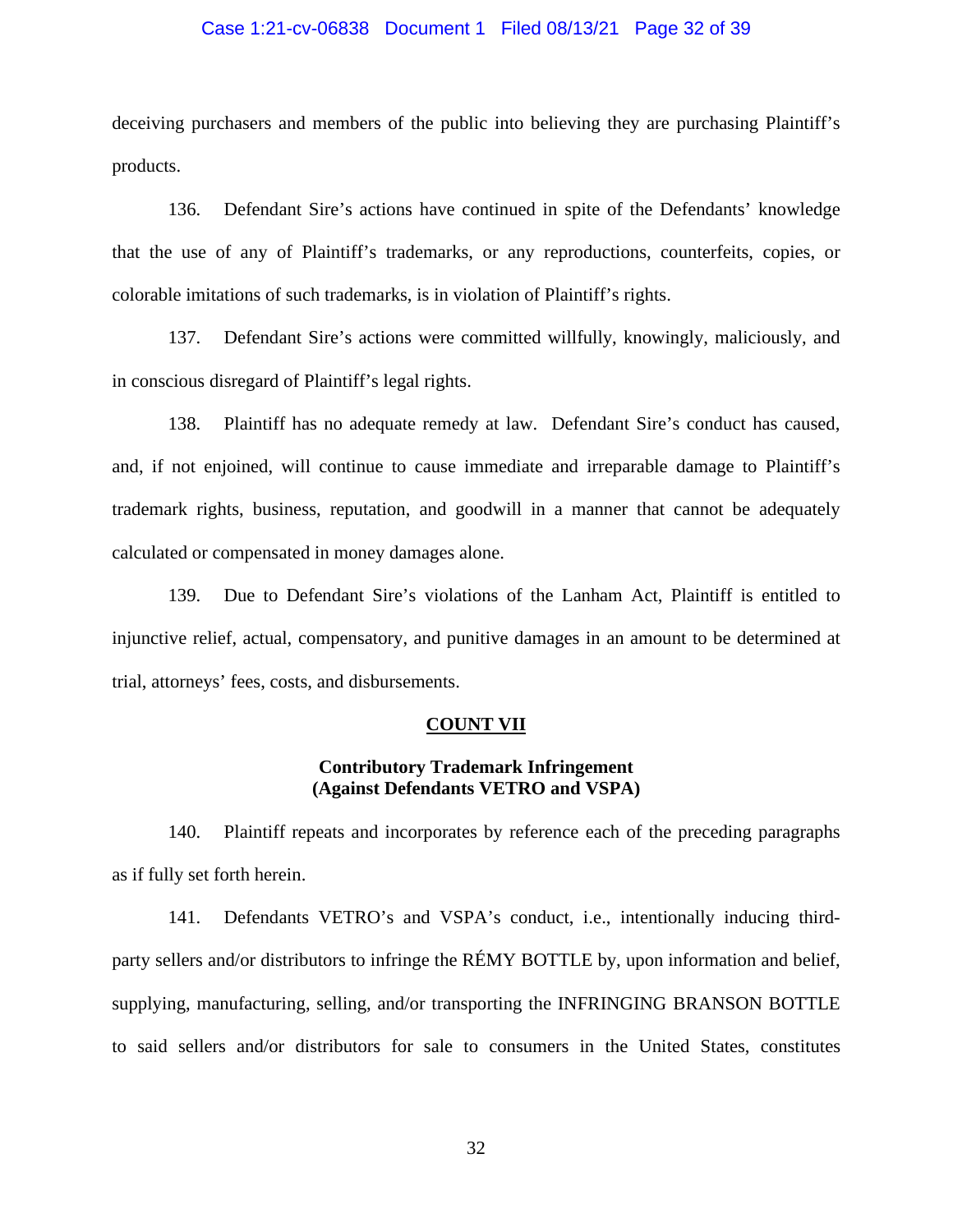#### Case 1:21-cv-06838 Document 1 Filed 08/13/21 Page 33 of 39

contributory trademark infringement under the Lanham Act and the common law of the State of New York.

142. Defendants VETRO's and VSPA's conduct, i.e., upon information and belief, continuing to provide manufacturing services to Defendant Sire and to supply, sell, and/or transport the INFRINGING BRANSON BOTTLE to third-party sellers and/or distributors in the United States, despite having knowledge or reason to know that Defendant Sire is engaging in trademark infringement of the RÉMY BOTTLE, constitutes contributory trademark infringement in violation of the Lanham Act and the common law of the State of New York.

143. Defendants VETRO's and VSPA's actions were committed willfully, knowingly, maliciously, and in conscious disregard of Plaintiff's legal rights.

144. Plaintiff has no adequate remedy at law. Defendants VETRO's and VSPA's conduct has caused, and, if not enjoined, will continue to cause immediate and irreparable damage to Plaintiff's trademark rights, business, reputation, and goodwill in a manner that cannot be adequately calculated or compensated in money damages alone.

#### **COUNT VIII**

# **Declaration Denying U.S. Trademark Application or Directing Defendant Sire to Abandon U.S. Trademark Application Serial No. 88/788,224 for the INFRINGING BRANSON BOTTLE (Against Defendant Sire)**

145. Plaintiff repeats and incorporates by reference each of the preceding paragraphs as if fully set forth herein.

146. The INFRINGING BRANSON BOTTLE is very similar to the RÉMY BOTTLE such that use of the INFRINGING BRANSON BOTTLE is likely to cause confusion or mistake or deceive consumers as to whether Plaintiff is affiliated with, sponsors or endorses the sale of the XO cognac in the INFRINGING BRANSON BOTTLE.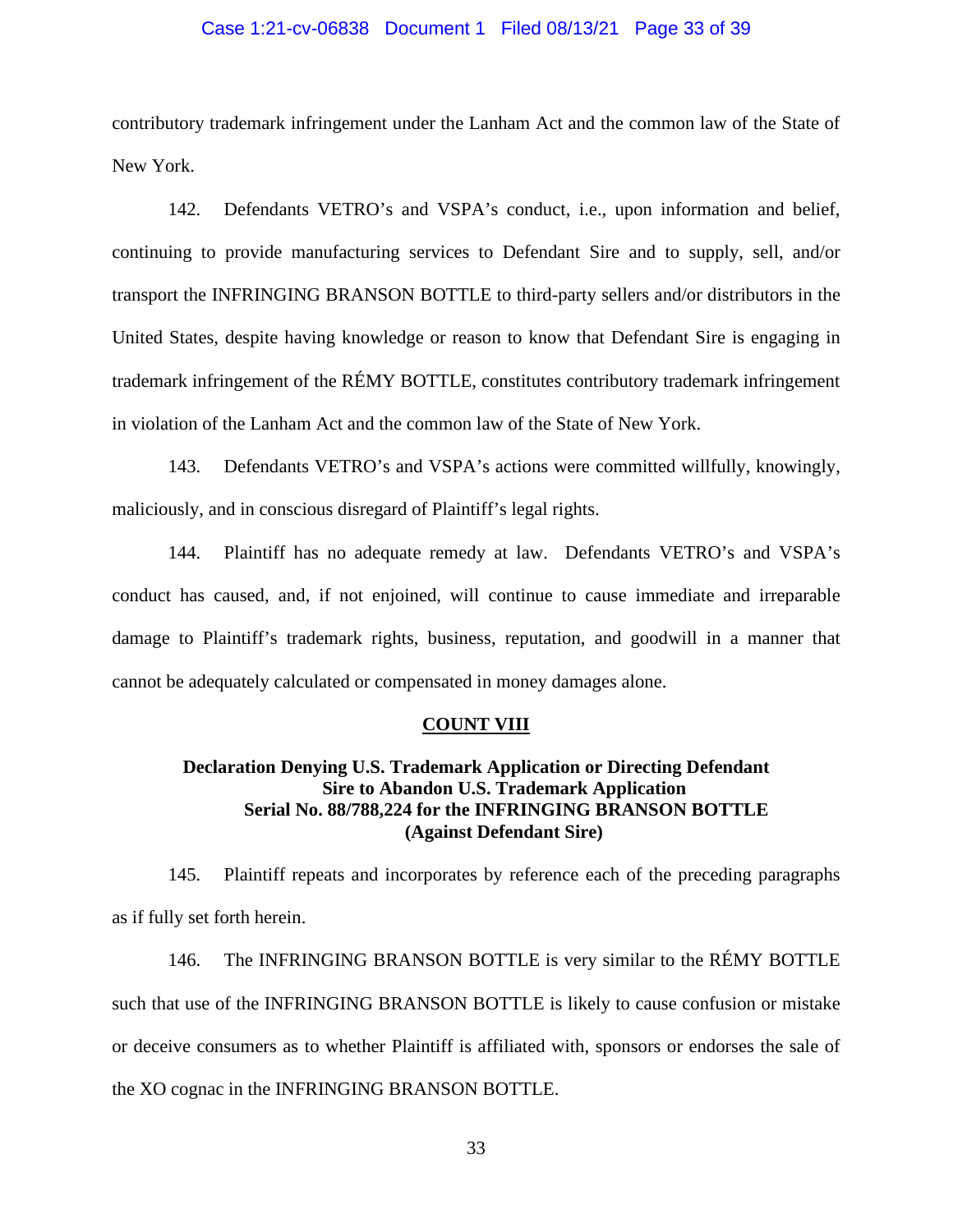#### Case 1:21-cv-06838 Document 1 Filed 08/13/21 Page 34 of 39

147. The registrability of the INFRINGING BRANSON BOTTLE is directly related to the subject matter of this action, namely the trademark infringement and dilution of the RÉMY BOTTLE by the INFRINGING BRANSON BOTTLE.

148. The RÉMY BOTTLE is the subject of multiple U.S. trademark registrations.

149. Accordingly, under 15 U.S.C. § 1119, and its other authority, this Court should deny U.S. trademark application Serial Number 88/788224. Alternatively, this Court should direct Defendant Sire to abandon, with prejudice, Serial Number 88/788224.

150. Additionally, this Court should enjoin Defendants, their successors, privies and assigns, and any person or entity acting on their behalf or in concert with them from filing any application with the U.S. Trademark Office for the INFRINGING BRANSON BOTTLE or any bottle confusingly similar thereto.

#### **COUNT IX**

# **Common Law Trademark Infringement and Unfair Competition Claim Under New York Law (Against Defendant Sire)**

151. Plaintiff repeats and incorporates by reference each of the preceding paragraphs as if fully set forth herein.

152. Plaintiff's RÉMY BOTTLE is a valid and legally protectable mark and is used in commerce in connection with XO cognac.

153. There is a likelihood of confusion arising from Defendants' use of the INFRINGING BRANSON BOTTLE for XO cognac.

154. Defendants' use of the INFRINGING BRANSON BOTTLE constitutes common law trademark infringement and unfair competition, in violation of New York law.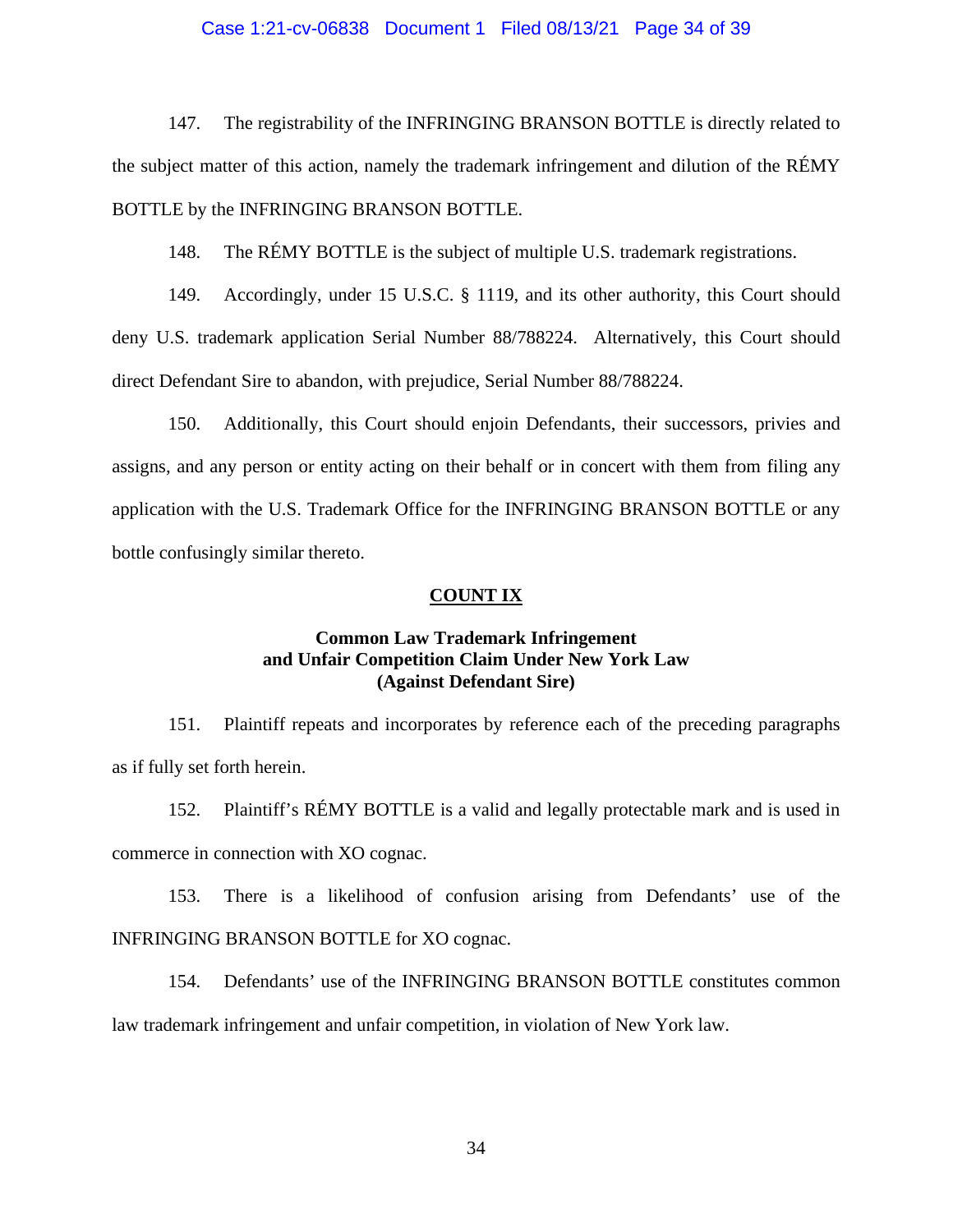### **COUNT X**

# **Contributory Trademark Infringement (Against Defendants VETRO and VSPA)**

1. Plaintiff repeats and incorporates by reference each of the preceding paragraphs as if fully set forth herein.

2. Defendants VETRO's and VSPA's conduct, i.e., intentionally inducing thirdparty sellers and/or distributors to infringe the RÉMY BOTTLE by, upon information and belief, supplying, manufacturing, selling, and/or transporting the INFRINGING BRANSON BOTTLE to said sellers and/or distributors for sale to consumers in the United States, constitutes contributory trademark infringement under the Lanham Act and the common law of the State of New York.

3. Defendants VETRO's and VSPA's conduct, i.e., upon information and belief, continuing to provide manufacturing services to Defendant Sire and to supply, sell, and/or transport the INFRINGING BRANSON BOTTLE to third-party sellers and/or distributors in the United States, despite having knowledge or reason to know that Defendant Sire is engaging in trademark infringement of the RÉMY BOTTLE, constitutes contributory trademark infringement in violation of the Lanham Act and the common law of the State of New York.

4. Defendants VETRO's and VSPA's actions were committed willfully, knowingly, maliciously, and in conscious disregard of Plaintiff's legal rights.

5. Plaintiff has no adequate remedy at law. Defendants VETRO's and VSPA's conduct has caused, and, if not enjoined, will continue to cause immediate and irreparable damage to Plaintiff's trademark rights, business, reputation, and goodwill in a manner that cannot be adequately calculated or compensated in money damages alone.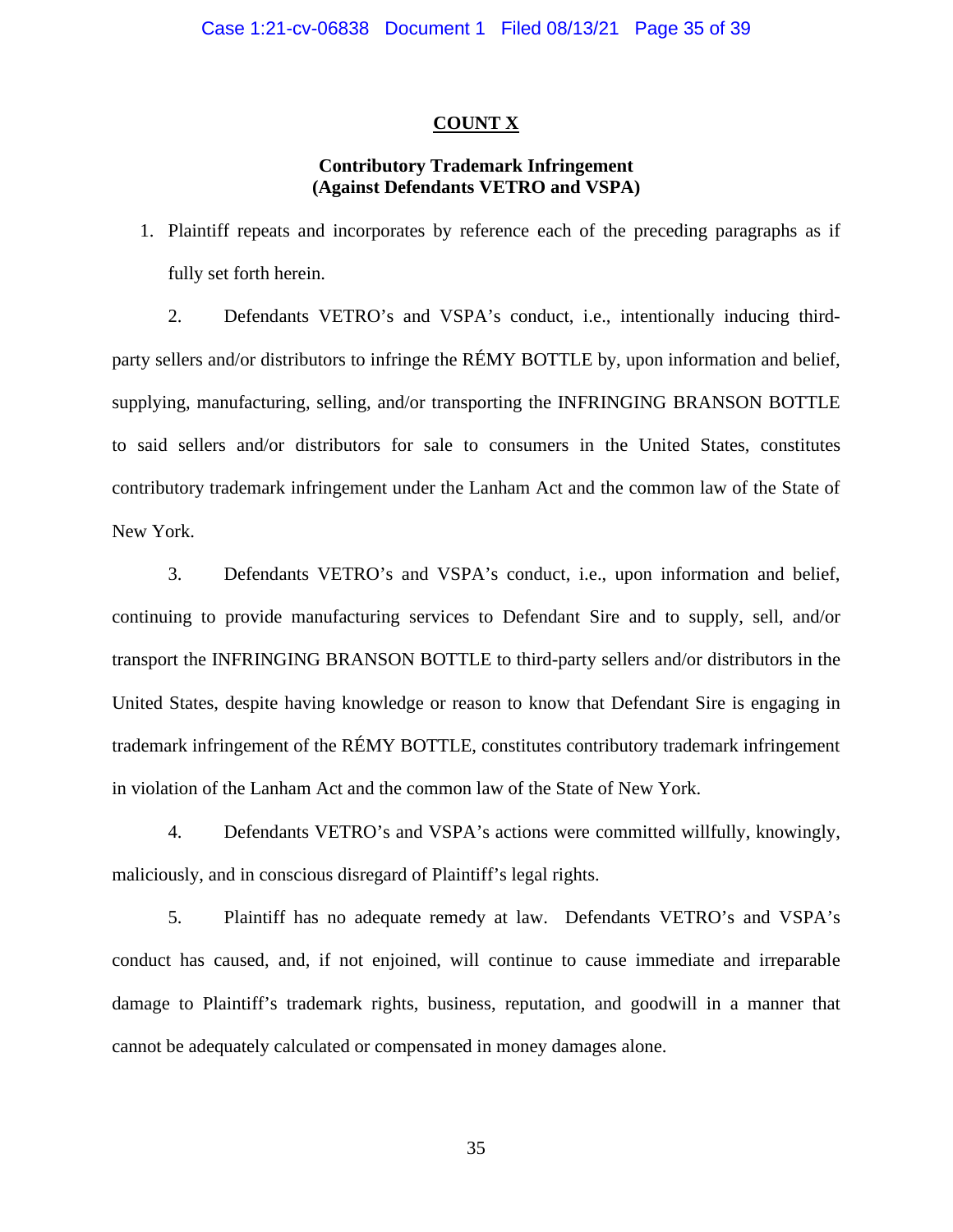### **COUNT XI**

# **Injury to Business Reputation; Dilution under N.Y. Gen. Bus. Law § 360-l (Against Defendant Sire)**

6. Plaintiff repeats and incorporates by reference each of the preceding paragraphs as if fully set forth herein.

7. The RÉMY BOTTLE has acquired distinctiveness.

8. The INFRINGING BRANSON BOTTLE is substantially similar to the RÉMY BOTTLE.

9. Defendants' imitation, reproduction, counterfeiting, copying and/or use of the INFRINGING BRANSON BOTTLE has injured and, unless enjoined, is likely to continue to injure Plaintiff's business reputation and/or likely to dilute the distinctive quality of the RÉMY BOTTLE in violation of Section 360-l of the New York General Business Law.

10. Plaintiff has no adequate remedy at law. Defendants' conduct has caused, and if not enjoined, will continue to cause immediate and irreparable damage to Plaintiff's trademark rights, business, reputation, and goodwill in a manner that cannot be adequately calculated or compensated in money damages alone.

11. Due to Defendant's violations of New York law, Plaintiff is entitled to injunctive and equitable relief.

### **PRAYER FOR RELIEF**

WHEREFORE, Plaintiff prays for the following relief:

A. A judgment entered in favor of Plaintiff on its claim that each of Defendant Sire, Defendant VETRO, and Defendant VSPA has infringed the D649 patent;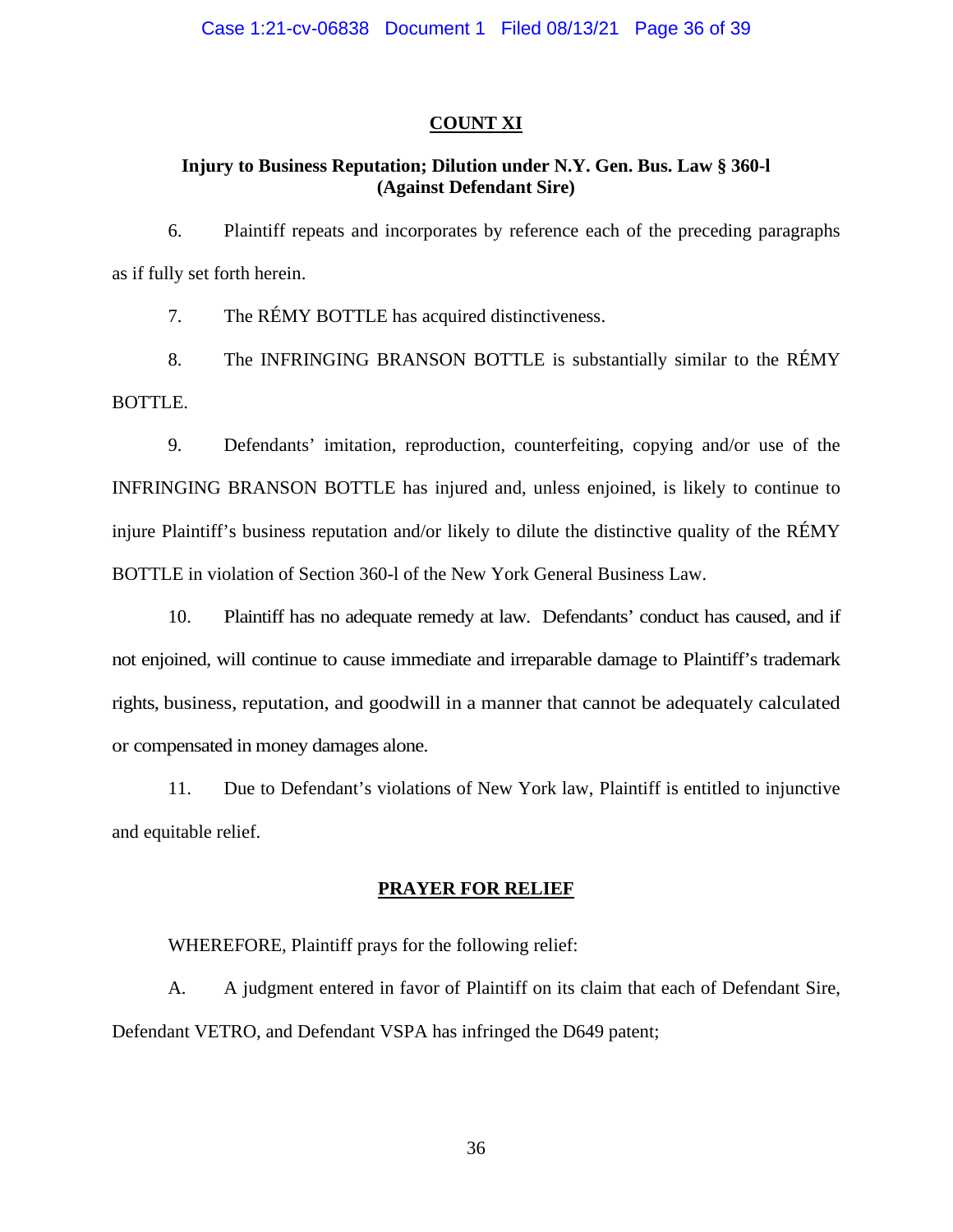### Case 1:21-cv-06838 Document 1 Filed 08/13/21 Page 37 of 39

B. A judgment entered in favor of Plaintiff on its claim that Defendant Sire has infringed and diluted Plaintiff's RÉMY BOTTLE trademark;

C. A judgment entered in favor of Plaintiff on its claim that each of Defendant VETRO and Defendant VSPA has contributorily infringed Plaintiff's RÉMY BOTTLE trademark;

- D. A permanent injunction restraining the Defendants from:
	- i. making, importing, using, selling, and offering to sell infringing products practicing the D649 Patent and from otherwise infringing, contributing to infringement of, and actively inducing infringement of the D649 Patent;
	- ii. directly or indirectly infringing Plaintiff's registered or common-law trademarks for the RÉMY BOTTLE in any manner, including but not limited to, manufacturing, distributing, advertising, selling, or offering for sale any products that infringe the RÉMY BOTTLE; and
	- iii. using the RÉMY BOTTLE or any reproduction, counterfeit, copy, or colorable imitation of such mark in connection with the manufacture, distribution, advertising, display, marketing, sale, offering for sale, or other use of any product; and
	- iv. using any trade dress, labeling, or bottle design which is a reproduction, counterfeit, copy, or colorable imitation of the RÉMY BOTTLE for its products in connection with the manufacture, distribution, advertising, display, marketing, sale, offering for sale, or other use of any product;

E. An Order that Plaintiff be authorized to seize any other products that reproduce, copy, counterfeit, or imitate RÉMY BOTTLE, including the INFRINGING BRANSON BOTTLE, which are in Defendants' possession, custody, or control;

F. An Order directing the U.S. Trademark Office to refuse, or the Defendant Sire Spirits LLC to abandon, U.S. Trademark Application Serial No. 88/788224 and directing Defendants, their successors, privies and assigns, and any person or entity acting on their behalf or in concert with one or both of them, to refrain from filing any new U.S. trademark applications for the INFRINGING BRANSON BOTTLE or a bottle confusingly similar thereto;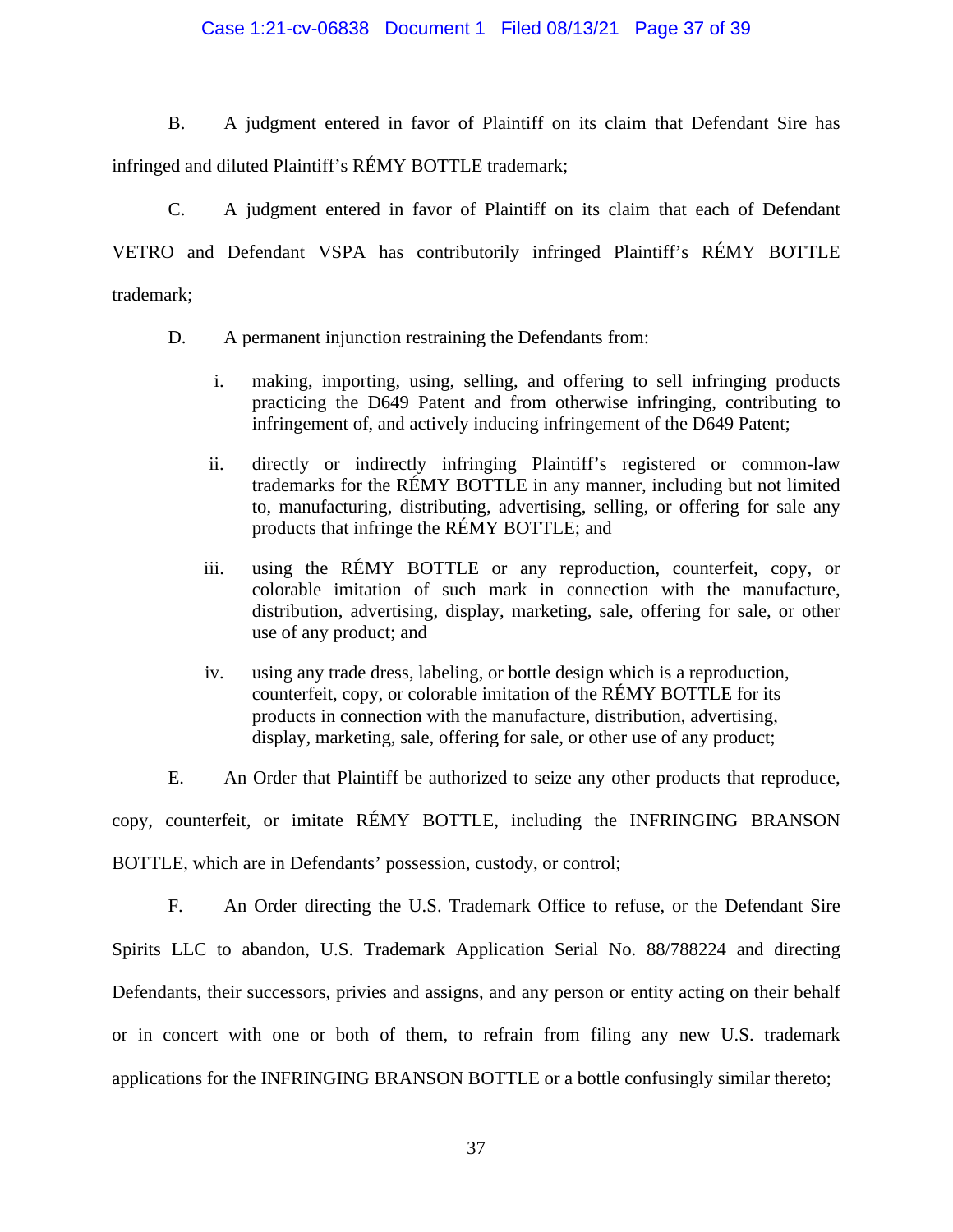# Case 1:21-cv-06838 Document 1 Filed 08/13/21 Page 38 of 39

G. A judgment and order that Defendants make an accounting to Plaintiff and pay over to Plaintiff:

- i. the extent of Defendants' total profits and revenues realized and derived from its infringement of the D649 Patent and Plaintiff's RÉMY BOTTLE trademark, and actual damages to Plaintiff in an amount not less than a reasonable royalty for Defendants' infringements;
- ii. exemplary, compensatory punitive, and/or treble damages pursuant to 35 U.S.C. § 284 for Defendants' malicious, willful, and deliberate infringement, and as permitted under other applicable laws;

H. An Order deeming this case an exceptional case pursuant to 15 U.S.C. § 1117(a) and (b) and 35 U.S.C. § 285, and that Defendant Sire be deemed liable for and be ordered to pay Plaintiff, in addition to the aforesaid damages, Plaintiff's costs and attorneys' fees, and that the amount of actual damages be trebled; and

I. Such other and further relief as the Court may deem just and necessary.